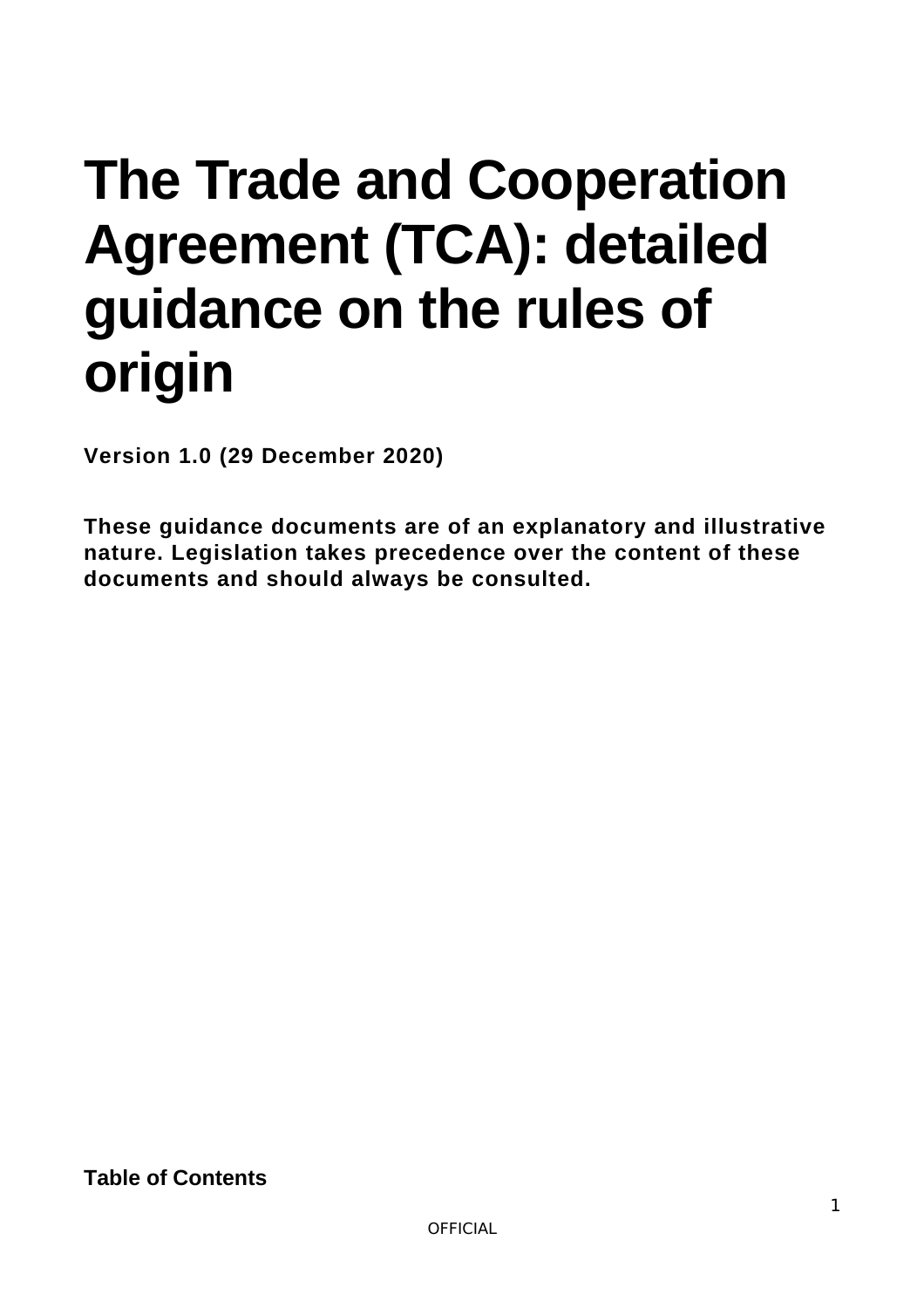| 1. Introduction to Rules of Origin and Claiming Preferential Tariffs (Duties)                                                                                                                                                                                               | 6                     |
|-----------------------------------------------------------------------------------------------------------------------------------------------------------------------------------------------------------------------------------------------------------------------------|-----------------------|
| 1.1 UK-EU trading relationship beyond the transition period                                                                                                                                                                                                                 | $6\phantom{1}6$       |
| 1.2 Rules of origin under the TCA <b>CONSERVANT CONSERVANT OF A CONSERVANT CONSERVANT CONSERVANT CONSERVANT CONSERVANT CONSERVANT CONSERVANT CONSERVANT CONSERVANT CONSERVANT CONSERVANT CONSERVANT CONSERVANT CONSERVANT CONSER</b>                                        | $6\phantom{1}6$       |
| 1.3 Claiming preferential treatment under the TCA <b>COMPRESS 2006</b>                                                                                                                                                                                                      | $\overline{7}$        |
| 1.4 Relevant rules of origin definitions and a series of the state of the state of the state of the state of the state of the state of the state of the state of the state of the state of the state of the state of the state                                              | 8                     |
| 2. Origin Procedures: Proving Originating Status and Claiming Preferential Treatment                                                                                                                                                                                        | $\overline{9}$        |
| 2.1 Introduction                                                                                                                                                                                                                                                            | 9                     |
| <u> 1989 - John Stein, mars and de Britain and de Britain and de Britain and de Britain and de Britain and de Br</u>                                                                                                                                                        |                       |
| 2.2 Claiming preferential tariff treatment <b>Example 2.2 Claiming preferential tariff treatment</b>                                                                                                                                                                        | $\boldsymbol{9}$<br>9 |
| 2.2.1 Overview of how to claim preference<br>2.2.2 Rules for small consignments of goods and a state of goods and a state of goods and a state of goods and a state of goods and a state of goods and a state of goods and a state of goods and a state of goods and a stat | 10                    |
|                                                                                                                                                                                                                                                                             |                       |
| 2.3 Applying for preference using a Statement on origin                                                                                                                                                                                                                     | 10                    |
| 2.3.1 Statement on origin<br>2.3.2 Requirements on the exporter                                                                                                                                                                                                             | 10<br>11              |
| 2.3.3 Validity of the Statement on origin entry and the statement of the Statement on origin                                                                                                                                                                                | 11                    |
| 2.3.4 What is a commercial document?<br>2.3.4 What is a commercial document?                                                                                                                                                                                                | 11                    |
| 2.3.5 Supplier's declarations                                                                                                                                                                                                                                               | 12                    |
| 2.3.6 Record keeping requirements for a Statement on origin                                                                                                                                                                                                                 | 13                    |
| 2.3.7 Multiple shipments and the state of the state of the state of the state of the state of the state of the                                                                                                                                                              | 14                    |
| 2.4 Applying for preference using importer's knowledge <b>Sample Community Community</b>                                                                                                                                                                                    | 14                    |
| 2.5 Verification of claims for preferential treatment                                                                                                                                                                                                                       | 15                    |
| 2.6 Denial of preferential tariff treatment example and all the state of the state of the state of the state of the state of the state of the state of the state of the state of the state of the state of the state of the st                                              | 17                    |
| 3. General Provisions: Checking Your Goods Meet the Rules of Origin                                                                                                                                                                                                         | 18                    |
|                                                                                                                                                                                                                                                                             |                       |
| <b>3.1 General provisions</b><br>and the control of the control of the control of the control of the control of the control of the control of the                                                                                                                           | 18                    |
| 3.2 Key general provisions for the purposes of EU trade                                                                                                                                                                                                                     | 18                    |
| 3.2.1 Cumulation of Origin <b>Exercísion Contract Cumulation Contract Cumulation Contract Cumulation Contract Cumulation Contract Cumulation Cumulation Cumulation Cumulation Cumulation Cumulation Cumula</b>                                                              | 18                    |
| 3.2.2 Wholly obtained<br><u> 1989 - Johann Barn, mars eta bainar eta bainar eta baina eta baina eta baina eta baina eta baina eta baina e</u>                                                                                                                               | 20                    |
| 3.2.4 Tolerance<br>and the control of the control of the control of the control of the control of the control of the control of the<br>3.2.5 Accounting segregation                                                                                                         | 24<br>26              |
|                                                                                                                                                                                                                                                                             |                       |
| <b>4. Product-Specific Rules</b>                                                                                                                                                                                                                                            | 29                    |
| 4.1 What are product-specific rules?                                                                                                                                                                                                                                        | 29                    |
| 4.2 Types of product-specific rules in TCA                                                                                                                                                                                                                                  | 29                    |
| 4.2.1 Wholly obtained requirement                                                                                                                                                                                                                                           | 29                    |
| 4.2.2 Change in tariff classification (HS Code)                                                                                                                                                                                                                             | 30                    |
| 4.2.2.1 Change of chapter (CC)                                                                                                                                                                                                                                              | 30                    |
| 4.2.2.2 Change of tariff heading                                                                                                                                                                                                                                            | 30                    |
| 4.2.2.3 Change of tariff subheading                                                                                                                                                                                                                                         | 31                    |
| 4.2.3 Manufacture from materials of any heading, including other materials of the same heading                                                                                                                                                                              | 31                    |
| 4.2.4 Value and weight limit for non-originating materials                                                                                                                                                                                                                  | 32                    |
| 4.2.4 Specified operations                                                                                                                                                                                                                                                  | 33                    |
| 4.2.5 Combinations of several rules and the contract of the contract of the contract of the contract of the contract of the contract of the contract of the contract of the contract of the contract of the contract of the co                                              | 34                    |
| 4.2.6 Exclusions                                                                                                                                                                                                                                                            | 34                    |
| 4.2.7 Treatment of packaging materials                                                                                                                                                                                                                                      | 35                    |
| <b>Annex A - The Harmonized System and How to Classify Your Goods</b>                                                                                                                                                                                                       | 36                    |
| <b>Annex B - Statement on origin Text</b><br><u> 1989 - Johann Stein, marwolaethau a bhann an t-Amhair Aonaichte ann an t-Amhair Aonaichte ann an t-Amhair Aon</u><br>Drofoes, Cuidence Durnoes, Common Tormo, and Additional                                               | 37                    |

# **Preface - Guidance Purpose, Common Terms, and Additional Guidance Links**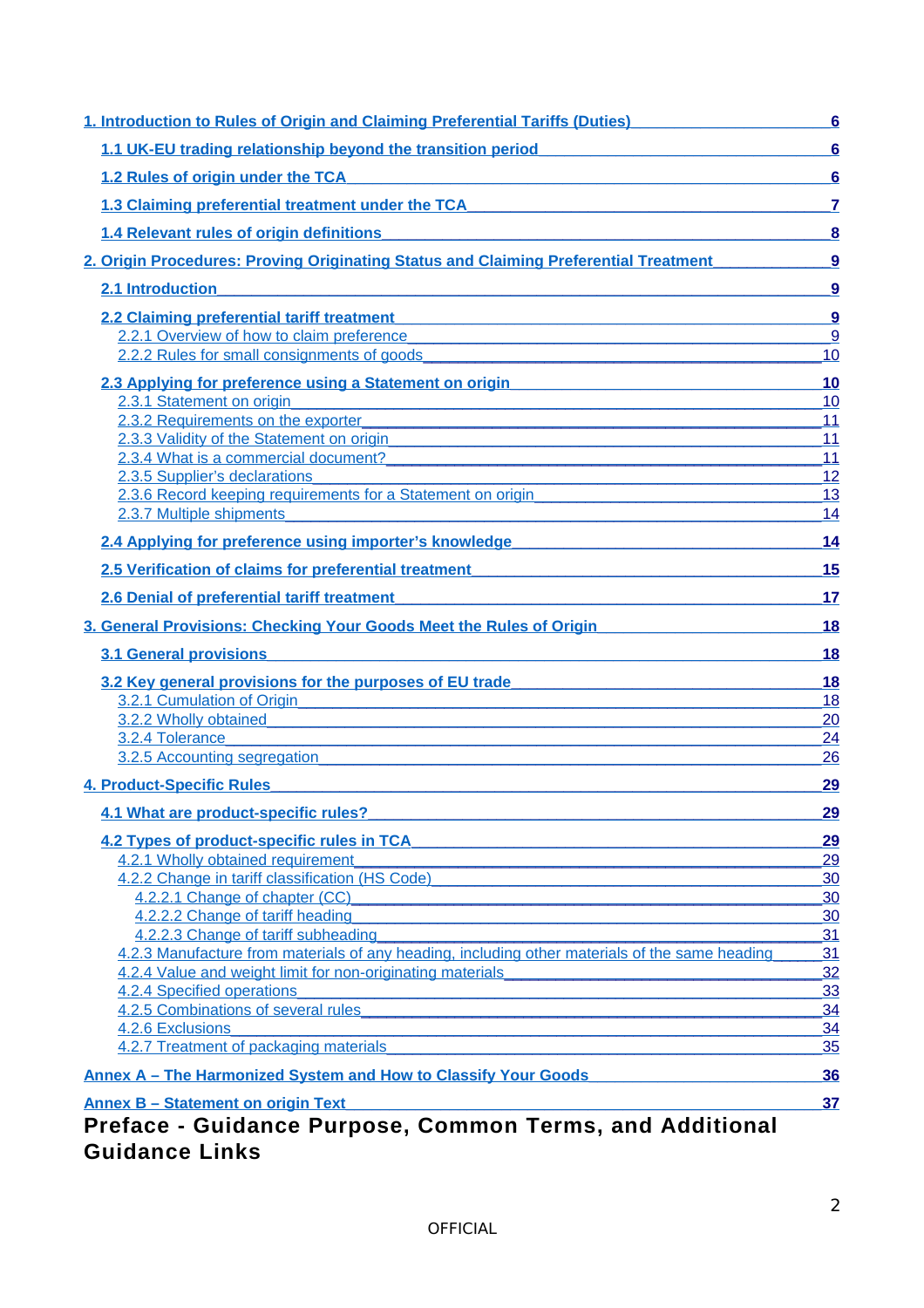# **Exporting using the TCA**

This document provides detailed guidance on the rules of origin requirements under the TCA and explains the most important provisions which businesses need to understand and comply with, in order to ensure that they pay zero tariffs when trading with the EU. This applies to both businesses that wish to export goods to the EU at zero tariffs, as well as businesses who wish to import goods from EU at zero tariffs.

Businesses may refer to this guidance and the rules of origin text directly to understand their requirements, or they may defer to a customs intermediary to comply with their obligations.

Importantly, this guidance document does not contain information or explanations for all rules of origin relevant to the TCA. Rather, this guidance provides detail on the most important provisions, and businesses should still refer to the [full TCA](https://assets.publishing.service.gov.uk/government/uploads/system/uploads/attachment_data/file/948104/EU-UK_Trade_and_Cooperation_Agreement_24.12.2020.pdf) rules of origin text to understand their full obligations should they wish to export or import goods between the UK and EU and take advantage of the preferential treatment.

# **Exporting without making use of the TCA**

This guidance is not relevant to businesses who do not wish to claim preferential treatment on the goods they import (from the EU) or export (to the EU). Such goods will be subject to the importing Party's non-preferential tariff. Therefore, payment of tariffs and duties will be due as per the UK's and EU's import requirements.

Businesses who do wish to access the preferential tariff treatment negotiated under the TCA, however, must comply with the rules of origin.

# **Easements for business under the TCA**

This guidance also contains information on the temporary easements available to businesses. In particular, for goods imported from the EU to the UK (but not vice-versa) between 1 January 2021 and 30 June 2021, traders will have up to six months to submit a full customs declaration and pay any necessary tariffs. This also includes declaring any proof of origin.

Additionally, for both goods imported from the EU to the UK and goods imported from the UK to the EU, until 31 December 2021, traders also do not need supplier's declarations from business suppliers in place at the time the goods are exported.

### **Common terms**

The common terms used throughout this document are listed below, however these terms have synonyms which may be used interchangeably.

Refer to the list below for analogous/synonymous terms to the ones used in this guidance:

• Rules of Origin – RoO;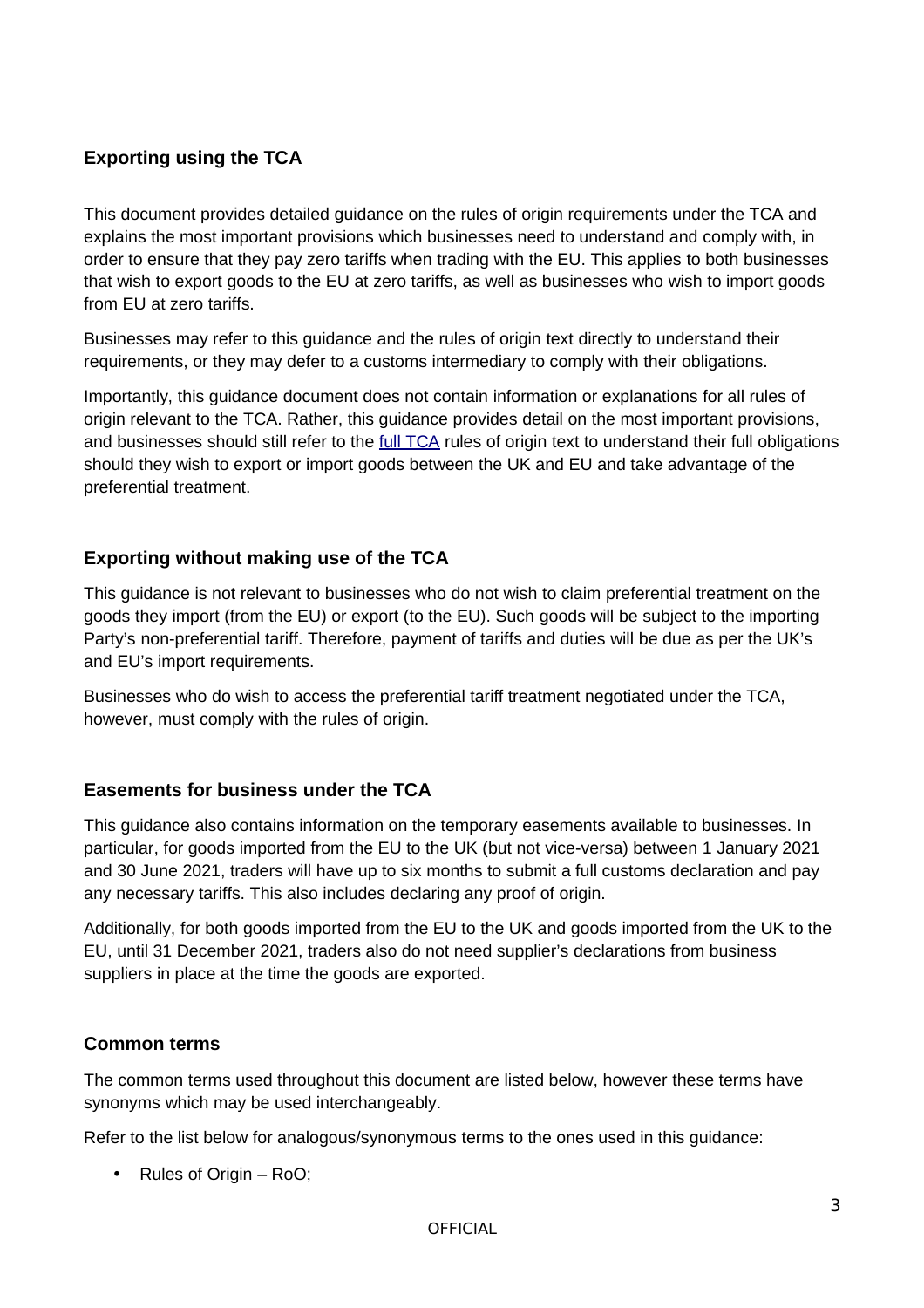- Businesses traders, individuals, manufacturers;
- Tariffs duties, taxes;
- Preferential treatment preferential access, preferential taxes, preference, zero-tariff rate;
- Parties countries, EU and UK (when referring to the TCA);
- Production working, processing; and
- Products goods, items.

# **Additional guidance for businesses**

In addition to this document, which provides detailed explanations on the rules of origin requirements under the TCA, there are other official guidance pages hosted on GOV.UK which businesses may also wish to consult, for example for explanations on customs procedure, import and export requirements, and other relevant information. See below for the relevant links to these additional guidance pages.

- The [Brexit Transition page](https://www.gov.uk/transition) allows Businesses and individuals to check what actions they need to complete in order to be ready for the end of the transition period.
- The [Import, export and customs for businesses](https://www.gov.uk/topic/business-tax/import-export) page provides detailed information covering all customs related issues for trading, and provides links to official guidance on each issue.
- The [Import and export goods using preference agreements](https://www.gov.uk/guidance/import-and-export-goods-using-preference-agreements) page provides guidance on how businesses can claim preferential tariffs and check if a preferential agreement covers the goods they wish to export/import.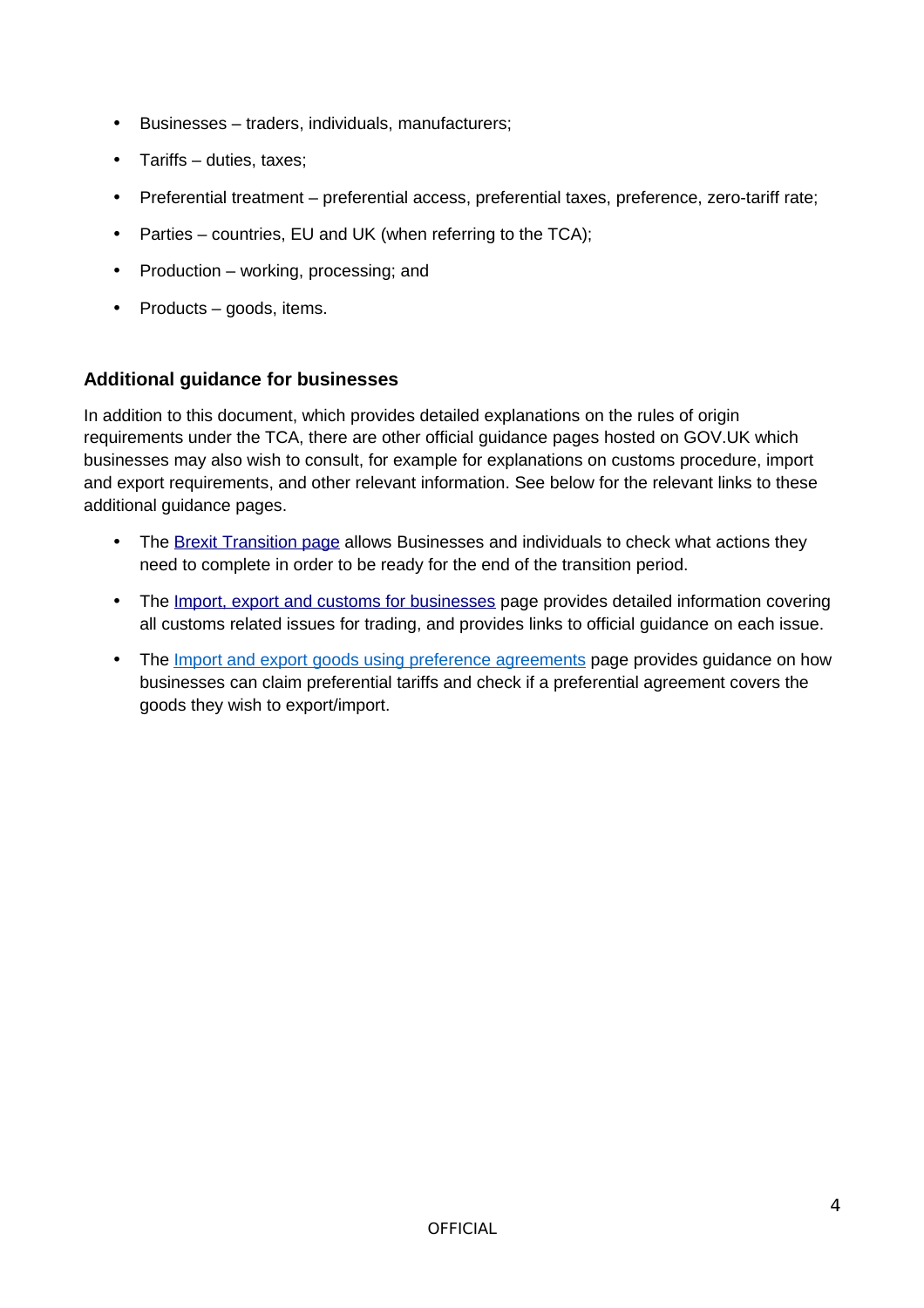# <span id="page-4-0"></span>**1. Introduction to Rules of Origin and Claiming Preferential Tariffs (Duties)**

# <span id="page-4-2"></span>**1.1 UK-EU trading relationship beyond the transition period**

The UK's continued membership of the European Union's Single Market and Customs Union during the transition period to the end of 2020 has meant that businesses have been able to trade with the EU tariff-free without the need for customs declarations or meeting **rules of origin**. After 1st January 2021, the transition period will have ended, and the UK will move to trading based on a new Free Trade Agreement (FTA) – the Trade and Cooperation Agreement (TCA) between the UK and the EU.

To benefit under the TCA, goods will have to be of UK or EU origin. This means they must meet the UK-EU preferential rules of origin. These rules are set out in the TCA and determine the origin of goods based on where the products or materials (or inputs) used in their production come from. Their purpose is to ensure that preferential tariffs are only given to goods that originate in the UK or EU and not from third countries (i.e. those apart from UK and the EU Member States).

Goods that do not meet the rules of origin can still be traded but they will not be able to benefit from preference under the TCA and may have to pay the standard ("Most Favoured Nation") tariffs that the EU and UK apply to imports. For exports to the EU, this will be their Common External Tariff. Likewise, for imports to the UK, this will be the UK Global Tariff. For some goods, these Most Favoured Nation tariffs may be low or zero, but for many other goods they can be much higher. Businesses will need to take a commercial decision on whether it is in their interest to meet (and prove that they meet) the rules of origin in order to benefit from the TCA's zero tariffs.

Businesses can find more information about the tariff rates for their products using the following links: Guidance on the [UKGT.](https://www.gov.uk/guidance/uk-tariffs-from-1-january-2021)

# <span id="page-4-1"></span>**1.2 Rules of origin under the TCA**

The rules of origin in the TCA are set out in two parts:

1. **General Provisions.** These are rules that apply to all products being traded under preference. They include both the primary and administrative requirements.

2. **Product-specific rules of origin (PSRs).** These are the specific rules that set out, for every product based on their Harmonized System (HS) code, what the requirements are for that product to be considered 'originating'. The HS, or Harmonized Commodity Description and Coding System, was developed by the World Customs Organisation (WCO) to describe and classify groups of goods and is used by more than 200 countries worldwide. The Annex to this guidance provides further detail on how to find out a product's HS code.

In the [TCA](https://assets.publishing.service.gov.uk/government/uploads/system/uploads/attachment_data/file/948104/EU-UK_Trade_and_Cooperation_Agreement_24.12.2020.pdf) text, the PSRs are included under ANNEX ORIG-2 [Product-specific rules of origin].

To be considered 'originating' and qualify for preferential tariffs, products must be sufficiently worked or processed within the parties to the agreement. By contrast, 'non-originating' materials are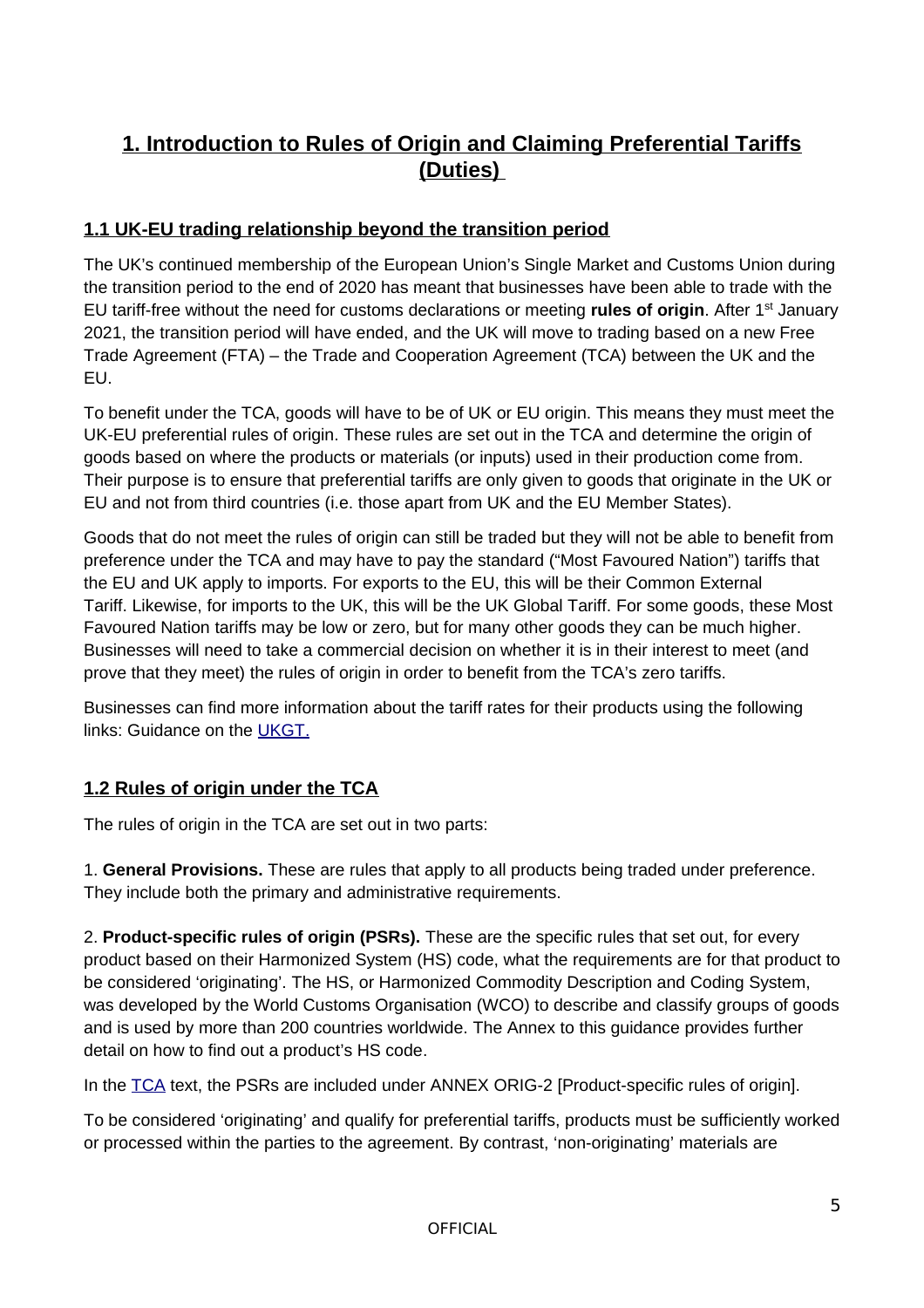materials imported from third countries. 'Non-originating' may also refer to materials whose origin is unknown or not possible to determine.

# **What are 'originating' products?**

There are two ways in which a product can be considered 'originating':

- 1) It can be **'wholly obtained'.** These are goods that have been exclusively obtained or produced in the territory of one country, without using materials from any other country. The goods must not have been manipulated or changed in another country, apart from certain minimal processes to keep them in good condition. Examples of wholly obtained goods include minerals extracted from the soil of a single country, live animals born and raised in a single country or goods produced in a single country from materials sourced exclusively from there, i.e. all materials used in a product are wholly obtained. See section 3.2.2 (Wholly Obtained) for more detail.
- 2) It has been **substantially transformed** in line with the relevant **Product-Specific Rule (PSR)**. There are three basic rules used to decide if goods are sufficiently transformed (explained in more detail in [section 4 \(Product-specific rules\).](#page-28-3)
	- the ad-valorem, or 'value added' rule
	- the change of tariff classification
	- manufacture from certain products or through specific processes

In the TCA, materials originating from the EU, as well as production carried out within the EU on non-originating materials, may be considered as originating in the UK (and vice versa). This mechanism is known as bilateral cumulation. See [section 3.2.1 \(Cumulation of Origin\)](#page-17-0) for more detail.

Once a product has gained originating status, it is considered 100% originating. This means that if that product is incorporated in the production of a further product, its full value is considered originating and no account is taken of non-originating materials within it.

For example, if a UK-manufactured engine contains 30% non-originating content but meets its rule of origin, if that engine is used in the production of a car in the UK or EU, 100% of the value of that engine can be counted towards the originating content of the car.

# <span id="page-5-0"></span>**1.3 Claiming preferential treatment under the TCA**

After the end of the transition period, from 1 January 2021, in order for business to benefit from preferential tariffs when importing into the UK or EU, they will need claim preference on their customs declaration and declare they hold proof that the goods meet the rules of origin.

A proof of origin is used by the importer to demonstrate that the goods qualify as originating and are eligible to claim preference. In the TCA this proof can take the form of:

- a Statement on origin completed by the exporter on a commercial document, or
- knowledge obtained and held by the importer that the goods are originating.

More detail is provided in section 2 (Origin procedures) of this document.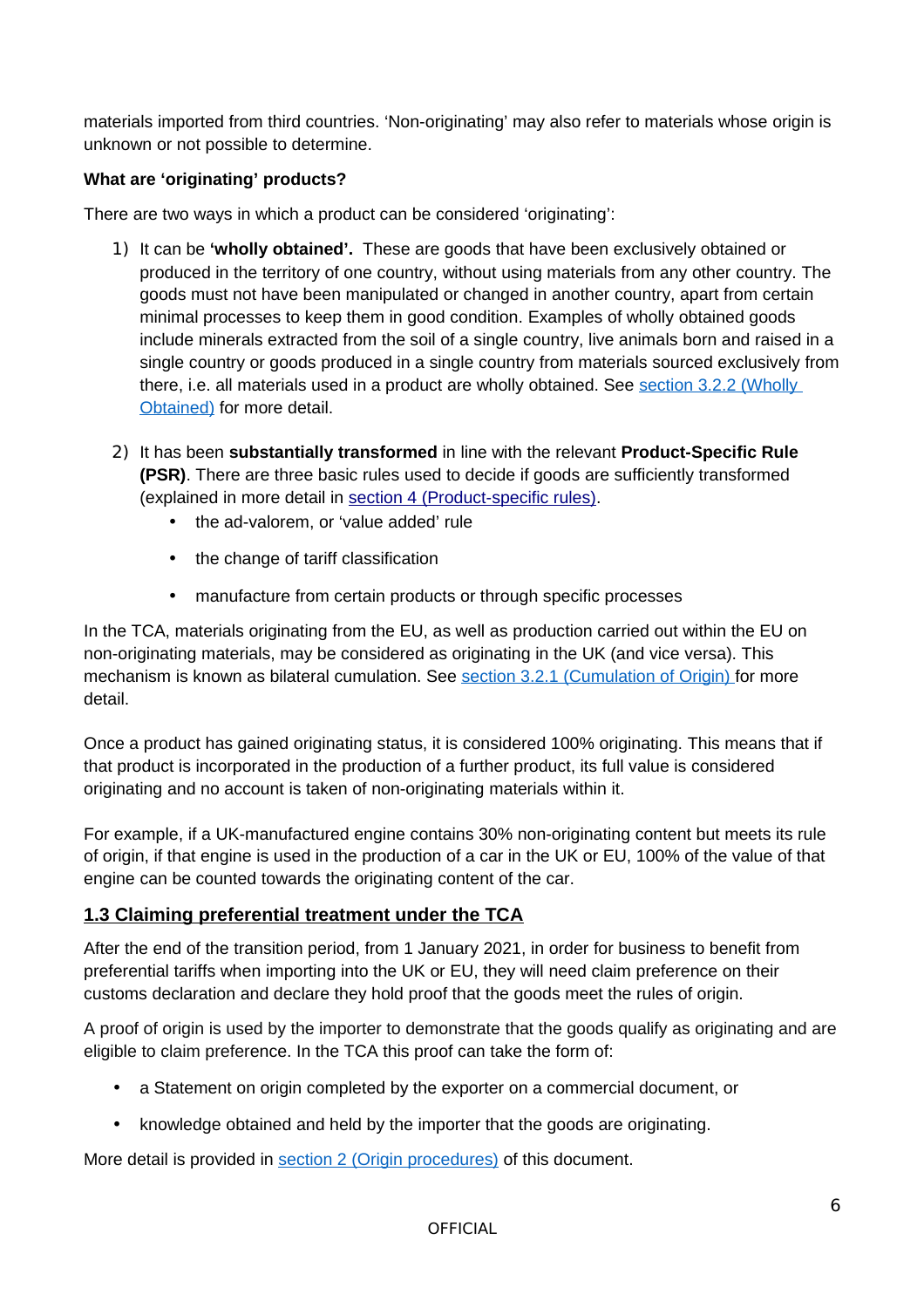If you are an importer, you must:

- 1. Have proof of the originating status of the product before claiming preference. This may be:
	- a. a Statement on origin provided by the exporter on a commercial invoice or other commercial document that describes the goods. The text of the Statement would be included in the agreement. This is known as an invoice or origin declaration;
	- b. supporting documents and records if you are claiming preference using your "importers knowledge". If using importer knowledge, you must obtain sufficient evidence that the goods qualify as originating. This may involve the exporter providing a range of supporting documentation. If you cannot obtain that evidence, then the exporter may be able to provide a Statement on origin.
- 2. Claim for preference by completing the relevant part and declaring the proof of origin on your [customs import declaration.](https://www.gov.uk/guidance/claiming-preferential-rates-of-duty-between-the-uk-and-eu-from-1-january-2021)
- 3. If requested by the customs authorities, provide the proof of origin to the customs authorities.
- 4. Maintain records for at least 4 years.

If you are an exporter, you must:

- 1. Hold evidence that the goods meet the relevant rules of origin before issuing a Statement on origin.
- 2. Understand whether a declaration from your supplier needs to be obtained. See [here](https://www.gov.uk/guidance/get-proof-of-origin-for-your-goods) for information. **For UK-EU trade, until 31 December 2021, businesses do not need supplier's declarations from business suppliers in place when the goods are exported. Businesses may be asked to retrospectively provide a supplier's declaration after this date.**
- 3. Provide your customer, the importer, with one of the following:
	- a. a Statement on origin on a commercial invoice or other commercial document that describes the goods. The text of the Statement would be included in the agreement. This is known as an invoice or origin declaration;
	- b. supporting documents and records if your customer is claiming preference using their "importer's knowledge".
- 4. Maintain records for at least 4 years.

# <span id="page-6-0"></span>**1.4 Relevant rules of origin definitions**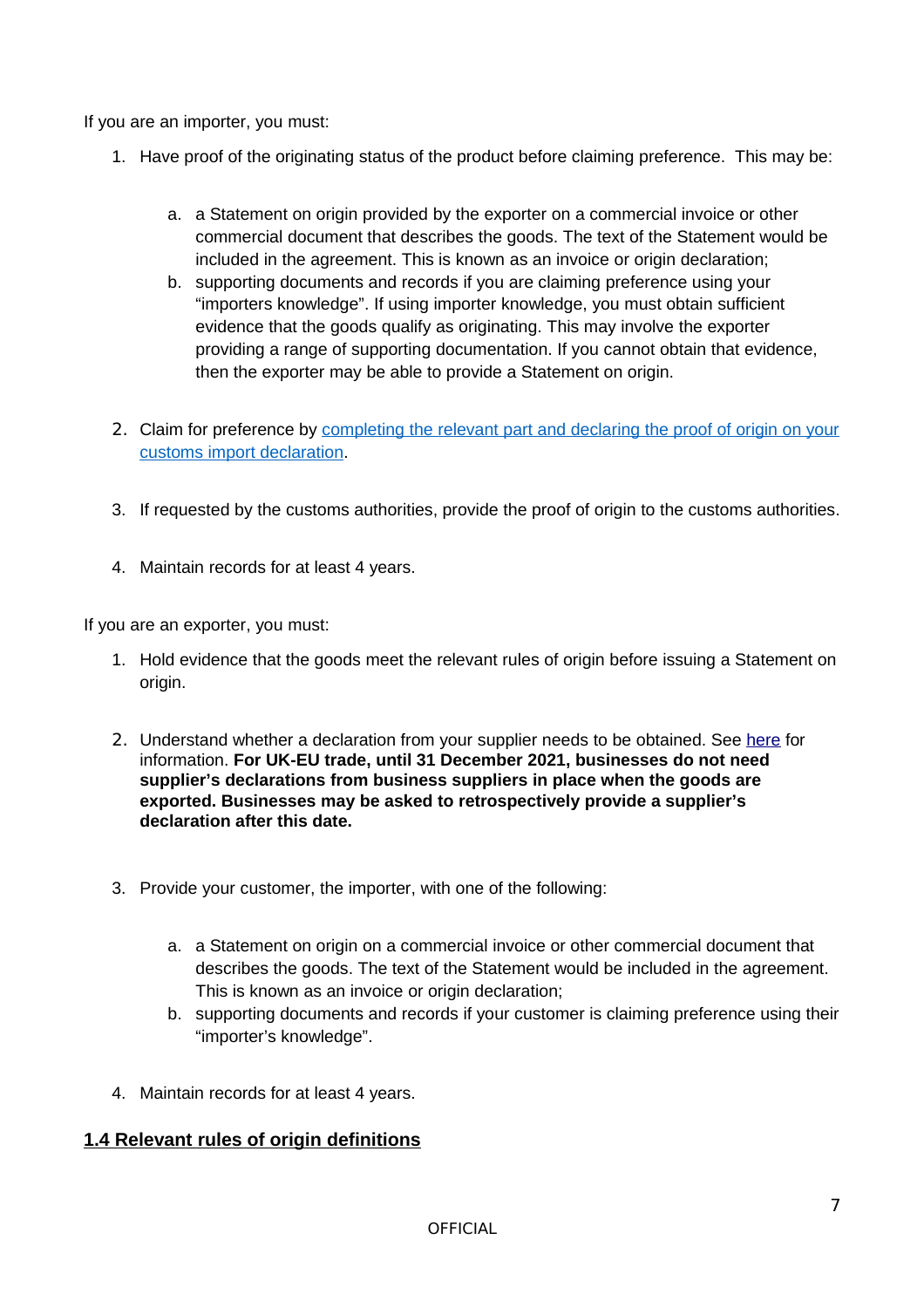Article ORIG.2 in the TCA lists definitions for important concepts used throughout the rules of origin text. ANNEX ORIG-1 [Introductory notes to product specific rules of origin] also contains relevant important definitions for the purposes of applying the PSRs. These concepts are introduced in the sections below, but businesses should consult the *full agreement* for relevant definitions.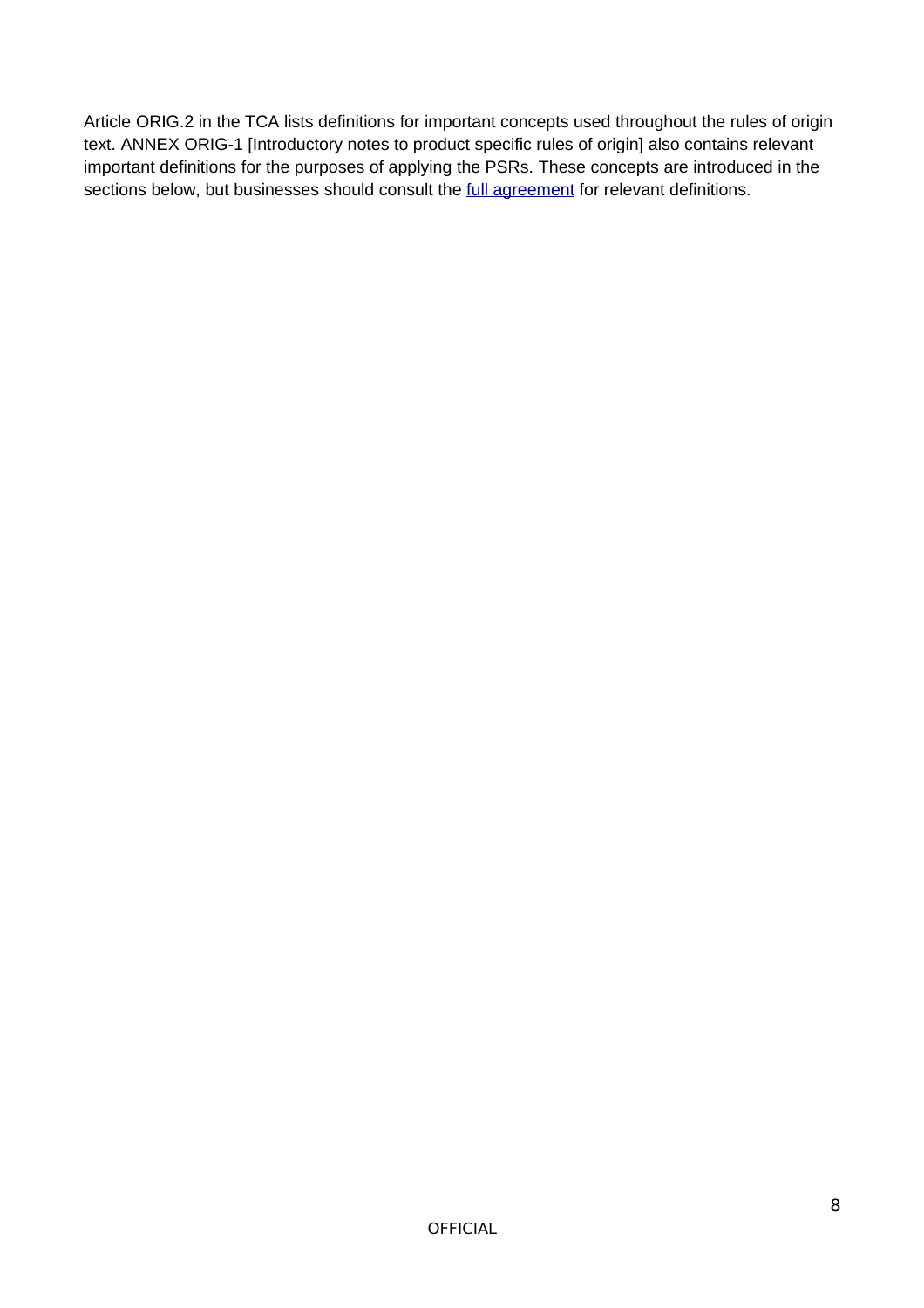# <span id="page-8-3"></span>**2. Origin Procedures: Proving Originating Status and Claiming Preferential Treatment**

# <span id="page-8-2"></span>**2.1 Introduction**

The Origin Procedures in the TCA (Articles ORIG.18-28) set out the process by which goods prove their originating status and preference can be claimed. The rest of this section explains:

- An overview of claiming preference together with certain horizontal provisions (section 2.2)
- How to claim preference using the 'Statement on origin' option (section 2.3)
- How to claim preference using the 'importer's knowledge' option [\(section 2.4\)](#page-13-0)
- How a claim for preference may be verified by customs authorities [\(section 2.5\)](#page-15-0)
- How a claim for preference may be denied by customs authorities [\(section 2.6\)](#page-16-0)

# <span id="page-8-1"></span>**2.2 Claiming preferential tariff treatment**

Relevant TCA articles:

- *Article ORIG.18 Claim for preferential tariff treatment,*
- *Article ORIG.18a: Time of the claim for preferential tariff treatment;*
- *Article ORIG.23 Small Consignments;*
- *Article ORIG.27 Confidentiality*

# <span id="page-8-0"></span>**2.2.1 Overview of how to claim preference**

The customs authority of the importing party will grant preferential tariff treatment, based on a claim made by the importer, to goods that originate in the other Party that meet the conditions of the TCA. Under the TCA a claim can be made if the importer has one of the following proofs of origin:

(a) a Statement on origin that the product is originating made out by the exporter; (see section  $2.3$ ); or

(b) the importer's knowledge that the product is originating (see section  $2.4$ ).

A claim for preference, and the "presentation" of the proof of origin, is normally included on the [customs declaration](https://www.gov.uk/government/collections/uk-trade-tariff-volume-3-for-chief) to enter the goods into free circulation. However, a claim can alternatively be made after importation provided it is made within 3 years of the date of importation and accompanied with a valid proof of origin. In those circumstances any duties would be repaid to the importer.

In the UK, a claim for duties to be repaid is made using Form [C285.](https://www.gov.uk/guidance/apply-for-repayment-or-remission-of-import-duties-c285-chief)

Information on how to complete a customs declaration, including one which includes a claim for preference, using the CHIEF system can be obtained [here.](https://www.gov.uk/government/collections/uk-trade-tariff-volume-3-for-chief)

Information on how to complete a customs declaration, including one which includes a claim for preference, using CDS can be obtained [here.](https://www.gov.uk/government/collections/uk-trade-tariff-volume-3-for-cds--2)

### **Easements for businesses**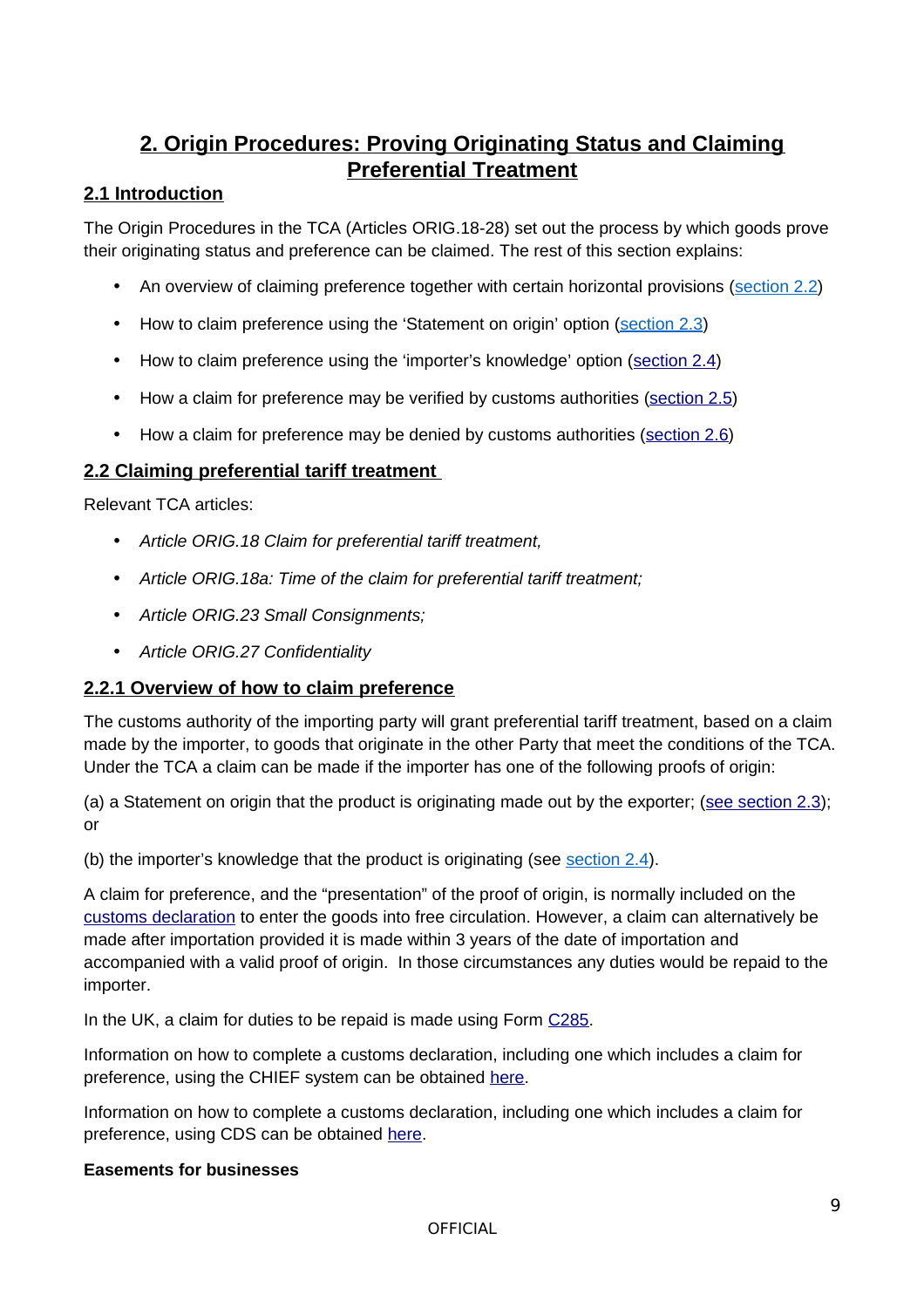As set out in the [Border Operating Model,](https://www.gov.uk/government/publications/the-border-operating-model) the UK is introducing border controls in stages. For goods imported between 1 January 2021 and 30 June 2021, traders will have up to six months to complete customs declarations. This approach grants traders extra time to make necessary arrangements to evidence their claim to the preferential tariff rate.

# <span id="page-9-2"></span>**2.2.2 Rules for small consignments of goods**

So long as they are declared to the customs authorities as meeting the origin rules, some goods may be imported without the need for a formal proof of origin (a waiver).

For import into the EU, this waiver applies to goods valued under:

- €500 in the case of products sent in small packages, or
- $\cdot$   $\epsilon$ 1,200 in the case of products forming part of a traveler's personal luggage.

For the EU this waiver does not apply to commercial imports.

For import into the UK, this waiver applies to any goods valued under £1000, regardless of whether they are imported for commercial or non-commercial purposes.

These waivers do not apply if it is established that the import forms a series of importations that are being made separately to avoid the normal requirements.

# <span id="page-9-1"></span>**2.3 Applying for preference using a Statement on origin**

Relevant TCA articles:

- *Article ORIG.4 Cumulation of origin;*
- *Article ORIG.19 Statement on origin;*
- *Article ORIG.20 Discrepancies;*
- *Article ORIG.22 Record-keeping requirements;*
- *Article ORIG.26 Denial of preferential tariff treatment*

# <span id="page-9-0"></span>**2.3.1 Statement on origin**

One option for claiming preference is for the importer to use a 'Statement on origin' made out by the exporter.

A Statement on origin is not a document, but a prescribed text which the exporter added to the invoice or any other commercial document that describes the originating product in sufficient detail to enable its identification. The Statement/document may be in an electronic format.

An exporter making out a Statement on origin must hold information demonstrating that the product is originating, including information on the originating status of materials used in the production of the product. This may include declarations obtained from their suppliers [\(supplier's declarations\)](https://www.gov.uk/guidance/using-a-suppliers-declaration-to-support-a-proof-of-origin).

A Statement on origin may apply to:

- a single consignment,
- or to multiple shipments of identical products within any period specified in the Statement on origin but not exceeding 12 months from the date of the first import.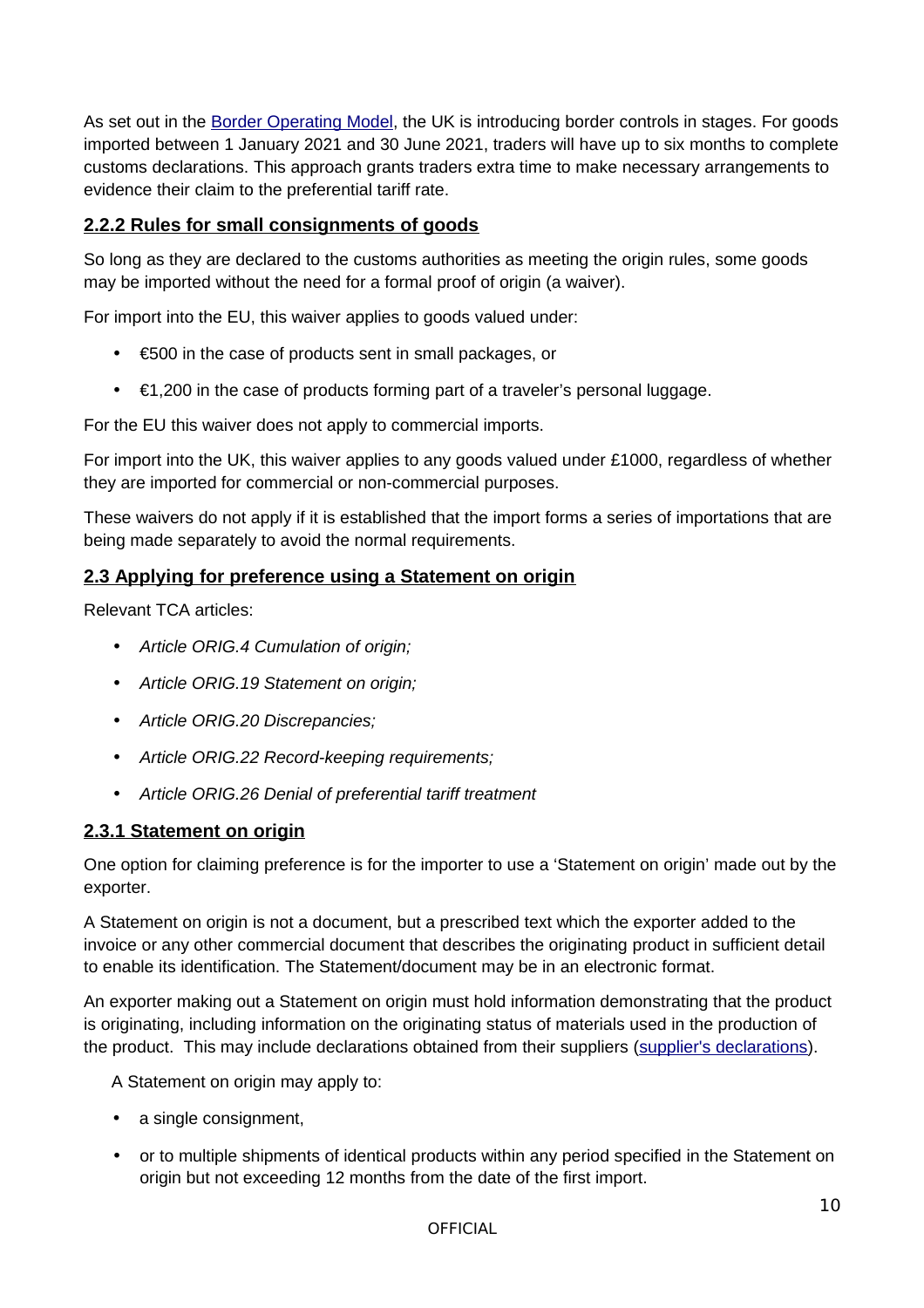If an exporter that has completed a Statement on origin becomes aware or has reason to believe that it contains incorrect information, they must immediately notify their customer in writing.

A statement may be made out in English or any of the other official languages used in the EU. However, it is best to use the same language as being used for the commercial document itself.

Subsequent sections contain further details of requirements concerning the commercial document, supplier's declarations and the exporter.

The text of the Statement on origin (Annex ORIG-4 the TCA) is reproduced in full in [Annex B.](#page-35-1)

### <span id="page-10-2"></span>**2.3.2 Requirements on the exporter**

The exporter:

- a) must be located either in the UK or EU.
- b) can be any person (such as a producer or a trading company) as long as they fulfil the obligations under the TCA. It is not necessary that the exporter lodges the customs export declaration in respect of the products. They may appoint a customs representative to act on their behalf.
- c) exports or produces the originating product and makes out a Statement on origin; and
- d) is responsible for the correct identification of the originating products on the invoice or any other commercial document.

They will usually be identified on the Statement on origin by their Exporter Reference Number (ERN). Where an Exporter's Reference Number has not been assigned the exporter may indicate its full address under the part "Place and date".

In the EU the ERN will be the exporters Registered Exporter (REX) number. These are allocated if the exporter is exports consignments with a total value exceeding €6000.

In the UK the ERN will be the Economic Operator Registration and Identification (EORI) number. If you do not have one, you can [apply for an EORI number.](https://www.gov.uk/eori)

There is a requirement that the Statement on origin must be made out by the exporter but there is no explicit requirement as to the identity of the person issuing the commercial document used for making out the Statement.

However, to avoid any potential confusion it is recommended that the exporter makes out the Statement on origin on a commercial document they have issued.

# <span id="page-10-1"></span>**2.3.3 Validity of the Statement on origin**

A Statement on origin may be made out before, at the same time as, or after the products to which it relates are exported. For imports to the UK it will be valid for two years from the date it was made out. For exports to the EU it will be valid for 12 months.

The Statement on origin must be valid when the claim for preferential tariff treatment is made. This might be the time at which the import declaration in respect of the originating products is accepted by the customs authorities, or at the time at which an application for repayment or remission of customs duties is submitted.

### <span id="page-10-0"></span>**2.3.4 What is a commercial document?**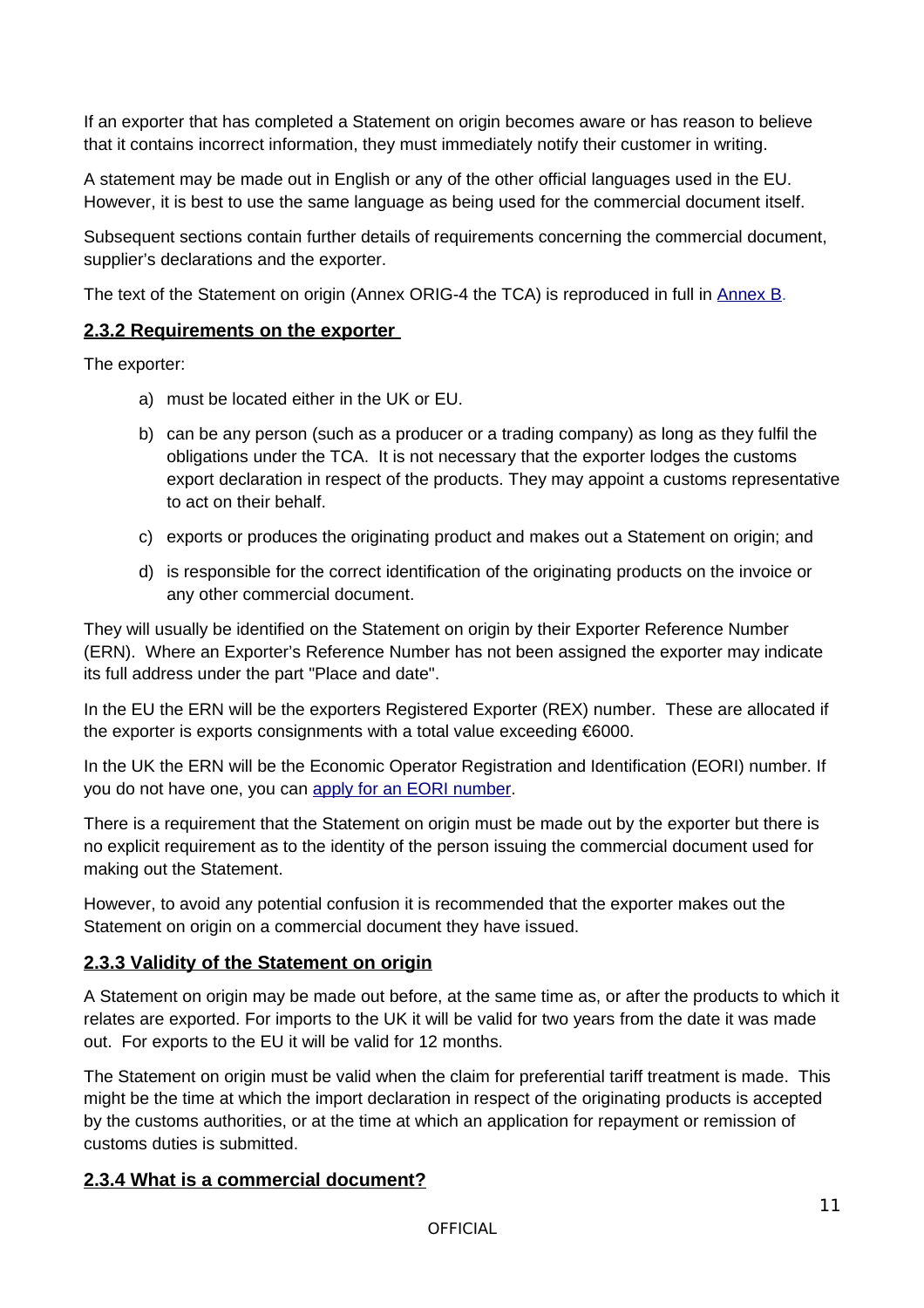As set out above, the Statement on origin should be made out on an invoice or on any other commercial document that describes the originating product in sufficient detail to enable its identification.

There is no legal definition of what constitutes a "commercial document", which can be considered as a written record of a commercial transaction. Therefore, apart from the invoice itself, the term covers different types of documents such as a pro-forma invoice, or a shipping document (e.g. packing list, delivery note).

The only legal requirement for the invoice or any commercial document to be considered as the basis for a Statement on origin is that it shall contain a description of the originating products in sufficient detail to enable their identification. Other products, which may be included in the same invoice or other commercial document, shall be clearly distinguished from the originating products.

Where the "exporter" (producer or trader) is located in the exporting Party but the trader issuing the invoice is established in a non-Party country, the Statement on origin cannot be made out on that document. In these cases, the Statement on origin should be placed on a commercial document that is issued by the "exporter" (producer or trader other than the trader established in a non-Party country) in the exporting Party, such as a delivery note.

# <span id="page-11-0"></span>**2.3.5 Supplier's declarations**

A supplier's declaration is a declaration by which a supplier provides information to their customer concerning the originating status of goods with regard to the specific preferential rules of origin. Notwithstanding the invoicing, the supplier is the person who has control and the knowledge of the originating status over the delivered goods. By making out a supplier's declaration, the supplier declares the originating status of the goods they provide to their customer who needs this information to make out a Statement on origin (the exported goods are either the finished product from the supplier or a product incorporating the delivered material).

### **When are Supplier's declarations needed?**

There are occasions where manufacture is not enough in itself to meet the origin rules and supplier's declarations are required. For example, if:

- any materials do not change tariff heading
- the value of materials is over the specified limit, for example the origin rule may specify a percentage limit of 40% for non-originating materials, and the total value of materials used is 45% of the ex-works price - you will then need declaration(s) to cover the value of materials in excess of the limit, that is, 5% of the ex-works price
- you manufacture using materials at a later stage of production than that specified, for example using bought-in fabric where the origin rule is manufacture from yarn
- the only processing which you carry out on a product is among the minimal processes listed in Notices 828, 830 and 832
- you buy and export goods in the same state

### **When are Supplier's declarations not needed?**

If you are a manufacturer either exporting or supplying your goods, then there are certain circumstances where a declaration will not be necessary: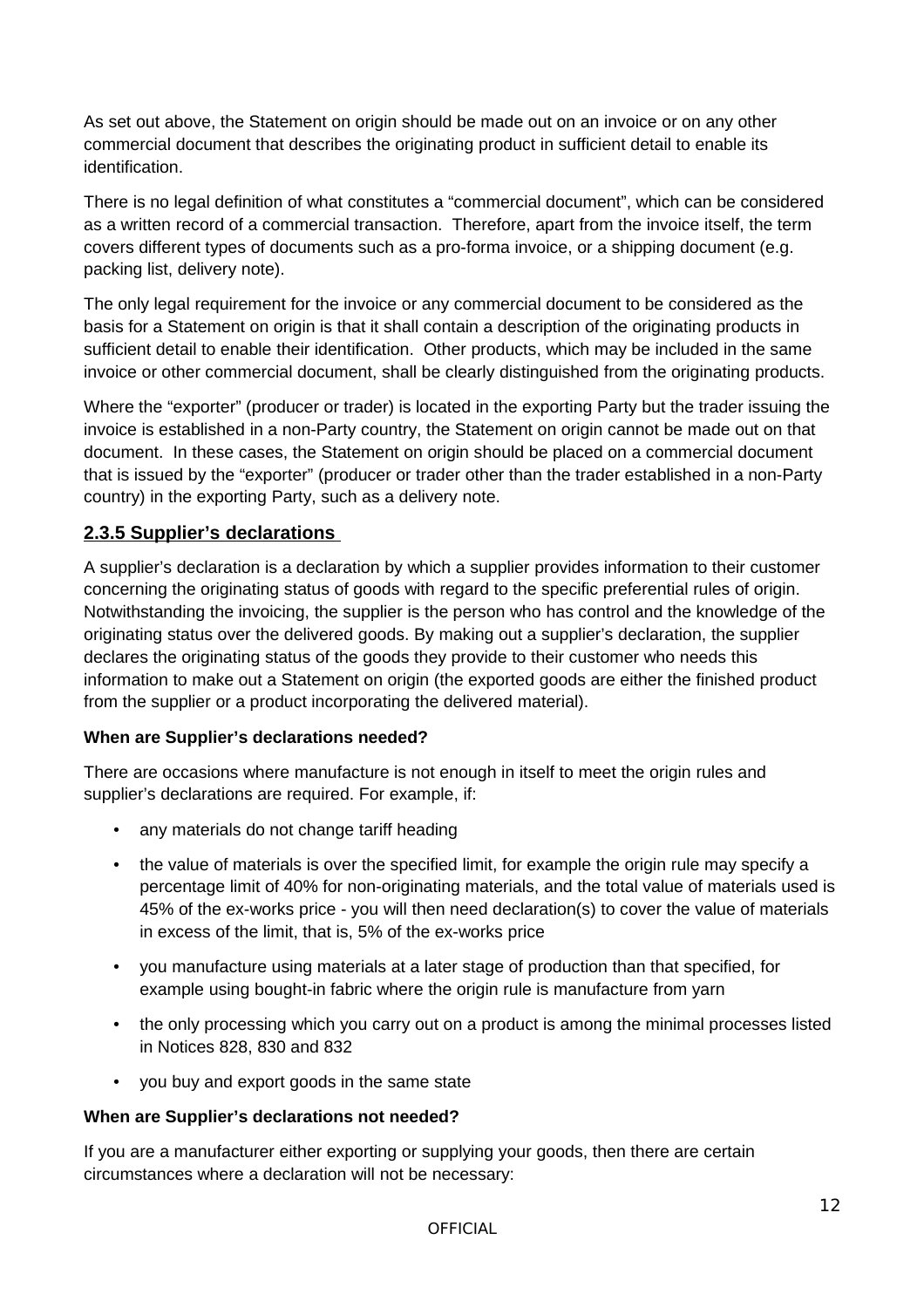- an origin rule may specify that all non-originating materials must change tariff heading. If, during manufacture, all materials change tariff heading then the rule is met without the need for any supplier's declarations
- a percentage rule may specify a limit on the value of non-originating materials (30% or 40%), if the total value of all materials is within this limit, then the rule will be met
- an origin rule may specify manufacture from materials at a certain stage of production, for example manufacture from yarn, if you manufacture using materials at or before the specified stage (for example yarn or pre yarn) then the rule will be met automatically

A supplier's declaration may be made out to cover a single supply or to cover regular supplies made over a period of time (a long-term supplier's declaration).

Long-term supplier's declarations are one-off declarations valid for supplies delivered during a period up to a maximum of two years. A long-term supplier's declaration is valid for all the goods mentioned in the supplier's declaration that are delivered within the specified period. The making out of a long-term supplier's declaration requires that throughout the entire period of validity the originating status of the goods is ensured. The supplier shall immediately inform the customer of the goods, if the information provided in their long-term supplier's declaration is no longer applicable. A long-term supplier's declaration shall be made out for consignments dispatched during a period of time and shall state three dates:

- the date on which the declaration is made out (date of issue)
- the date of commencement of the period (start date), which may not be more than 12 months before or more than 6 months after the date of issue
- the date of end of the period (end date), which may not be more than 24 months after the start date.

Find further [information on supplier's declarations.](https://www.gov.uk/guidance/using-a-suppliers-declaration-to-support-a-proof-of-origin)

### **Easements for businesses**

For UK-EU trade, until 31 December 2021, businesses do not need supplier's declarations from business suppliers in place when the goods are exported but they must be confident that the goods do meet the TCA preferential rules of origin. Businesses may be asked to retrospectively provide a supplier's declaration after this date.

### **Bilateral cumulation and supplier's statements**

An exporter making out a Statement on origin for a product that has benefitted from bilateral cumulation may also be required to provide a Supplier's declaration. For example, where a product has obtained its originating status through cumulating production carried out in the EU on nonoriginating materials, the exporter of those goods must obtain a declaration from the supplier of those materials.

This declaration could either be in the form set out in Annex ORIG-3 [Supplier's declaration] of the TCA or an equivalent document that contains the same information, describing the non-originating materials concerned in sufficient detail for their identification. As with supplier's declarations in the context of intra UK supply chains, a supplier's declaration to cover production carried out in the EU may be made out to cover either a single supply or regular supplies made over a period of time.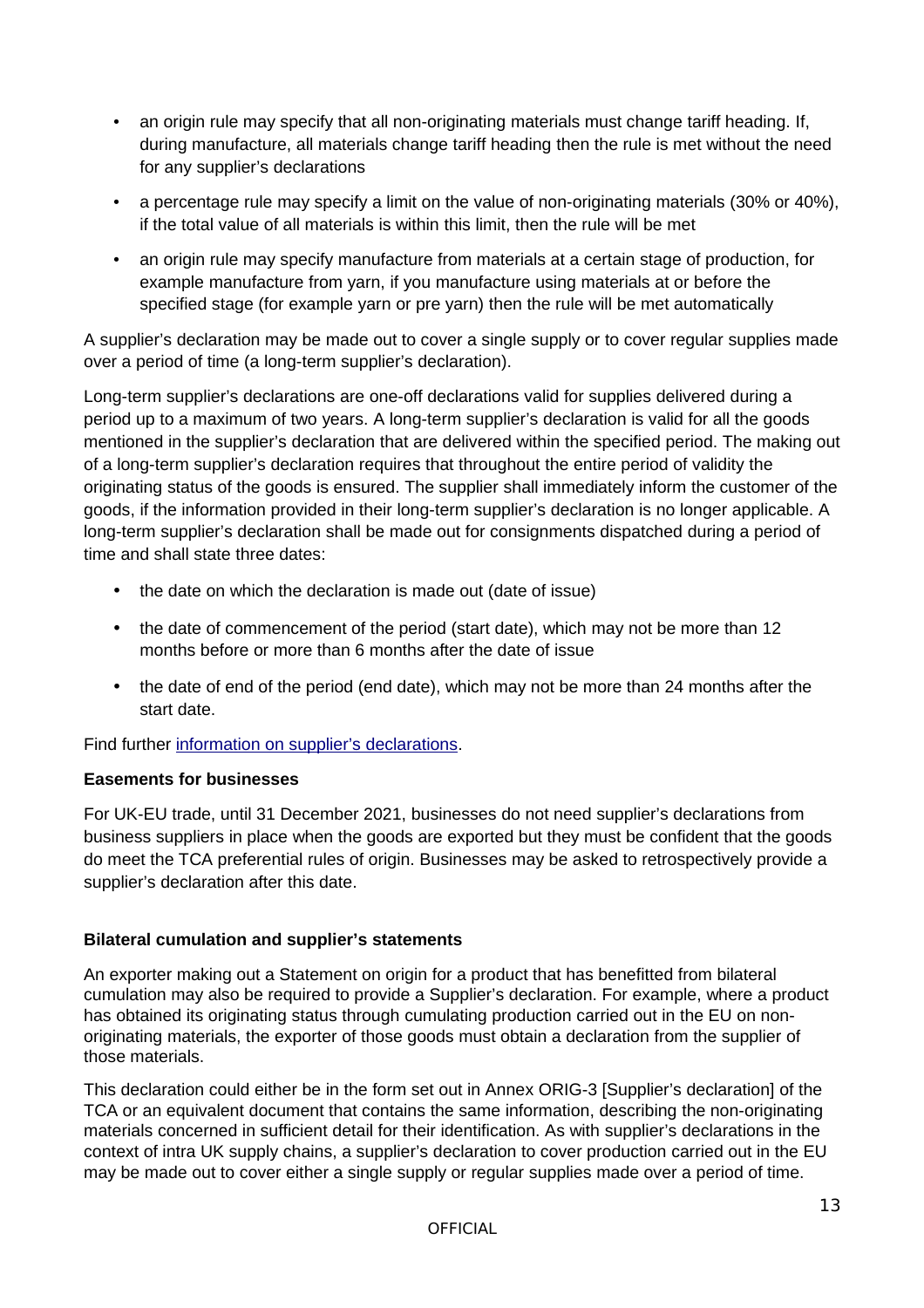Where the exported product has obtained its originating status through the cumulation of originating materials, the exporter must hold a Statement on origin from the supplier based in the EU.

# <span id="page-13-2"></span>**2.3.6 Record keeping requirements for a Statement on origin**

An importer making a claim for preferential tariff treatment must keep the Statement on origin made out by the exporter for four years from the date of importation.

An exporter who has made out a Statement on origin must keep, for four years from the date it was made out, a copy of the Statement on origin and all other records demonstrating that the product satisfies the requirements to obtain originating status, e.g. supplier's declarations, invoices etc.

In both cases, these records can be stored in an electronic format.

### <span id="page-13-1"></span>**2.3.7 Multiple shipments**

A Statement on origin can be made to cover to cover multiple shipments of identical products supplied to a customer under the same contract over a 12-month period instead of separate Statements for each individual consignment.

A Statement on origin for multiple shipments shall indicate three dates:

- the date on which it is made out (date of issue which shall be no later than the start date)
- the date of commencement of the period (start date)
- the date of end of the period (end date), which may not be more than 12 months after the date it was made out.

A Statement on origin for multiple shipments of identical products may be used as a basis for preferential tariff treatment only for those import declarations that are accepted on or between the start date and the end date indicated in the Statement.

The importer shall keep the commercial documents for the subsequent consignments imported within the validity period for which preferential tariff treatment is claimed on the basis the Statement on origin for multiple shipments.

The commercial documents for such subsequent consignments do not need to contain a Statement on origin.

A Statement on origin for multiple shipments must be withdrawn by the exporter if the conditions for its use are no longer fulfilled. The withdrawal must be documented in connection with the original Statement on origin for multiple shipments. Once the withdrawal is documented, a new Statement on origin must be made out if the delivered products are again originating products.

# <span id="page-13-0"></span>**2.4 Applying for preference using importer's knowledge**

Relevant TCA articles:

- *Article ORIG.4 Cumulation of origin;*
- *Article ORIG.21 Importer's knowledge;*
- *Article ORIG.20 Discrepancies;*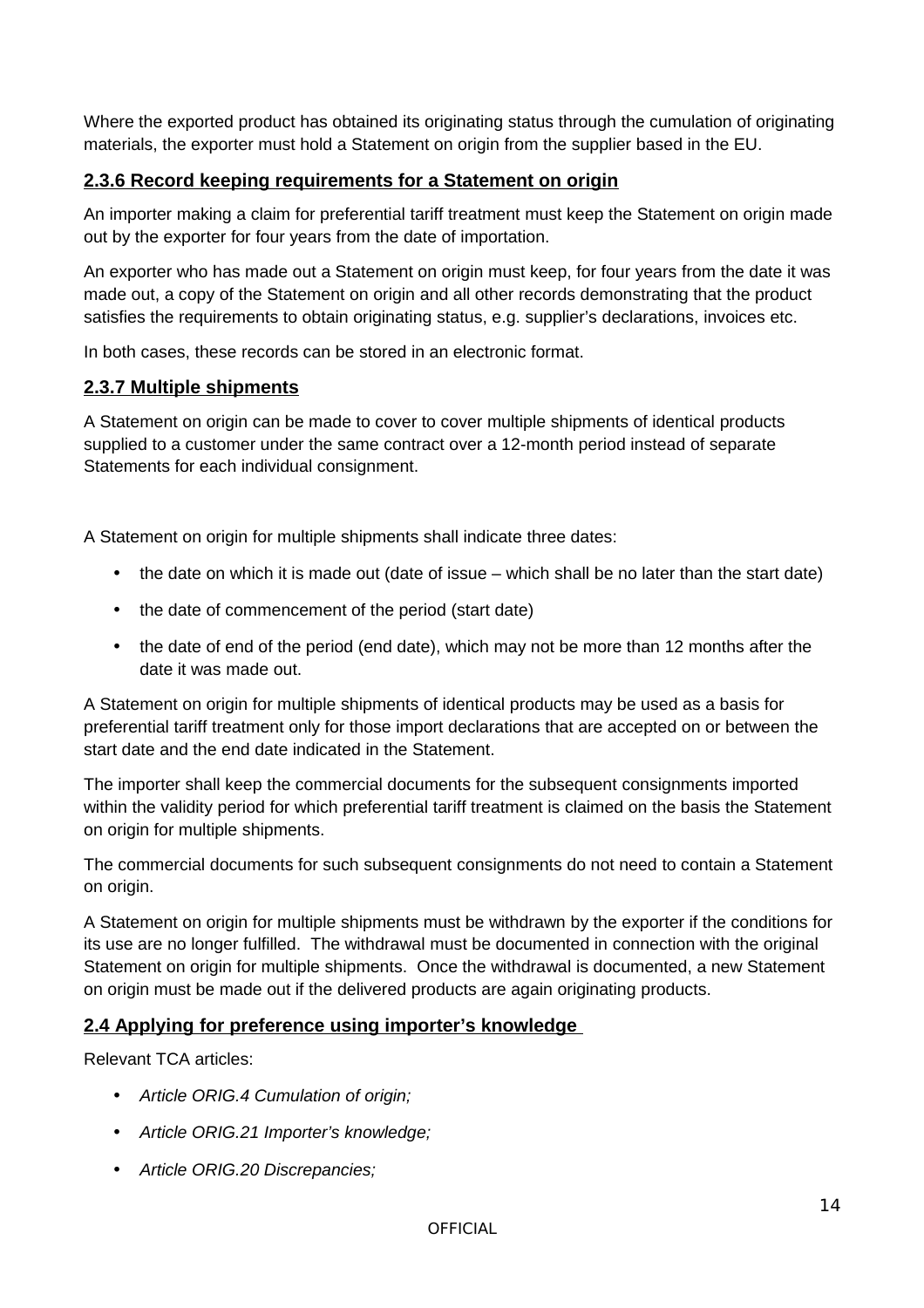- *Article ORIG.22 Record-keeping requirements;*
- *Article ORIG.26 Denial of preferential Tariff treatment*

'Importer's knowledge' is an option that allows the importer to claim preferential tariff treatment based on their own knowledge about the originating status of imported products. It can be used as an alternative to a Statement on origin provided by the exporter (described in [section 2.3\)](#page-9-1).

As the importer is making a claim using their own knowledge, the exporter or producer does not need to take any action to officially state the originating status of the goods.

As this option requires the importer to have knowledge that the products meet the relevant rules of origin, the exporter or producer may have to provide information about the production to the importer. This may be in addition to other information, such as supporting documents or records, which may already be in the possession of the importer.

Such information might include:

- The HS code of the product and origin criteria used
- a brief description of the production process
- if the origin criterion was based on a specific production process, a specific description of that process
- if applicable, a description of the originating and non-originating materials used in the production process
- if the origin criterion was 'wholly obtained', the applicable category (such as harvesting, mining, or fishing; and the place of production)
- if the origin criterion was based on a value method, the value of the product as well as the value of all the non-originating and/or originating materials used in the production
- if the origin criterion was based on weight, the weight of the product as well as the weight of the relevant non-originating and/or originating materials used in the product
- if the origin criterion was based on a change in tariff classification, a list of all the nonoriginating materials including their tariff classification number under the Harmonized System (in 2, 4 or 6-digit format depending on the origin criteria); or
- the information relating to the compliance with the provision on non-alteration (if applicable), for example a certificate of non-manipulation from the Customs Authority in the country of transit.

In the case that the importer cannot obtain the information above, including circumstances where the exporter or producer does not provide the information because it is deemed commercially sensitive, preferential tariff treatment may still be claimed if the exporter issues a Statement on origin.

An importer making a claim for preferential tariff treatment must keep all records that demonstrate that the product is eligible for preference for four years from the date of importation. These records may be stored in an electronic format.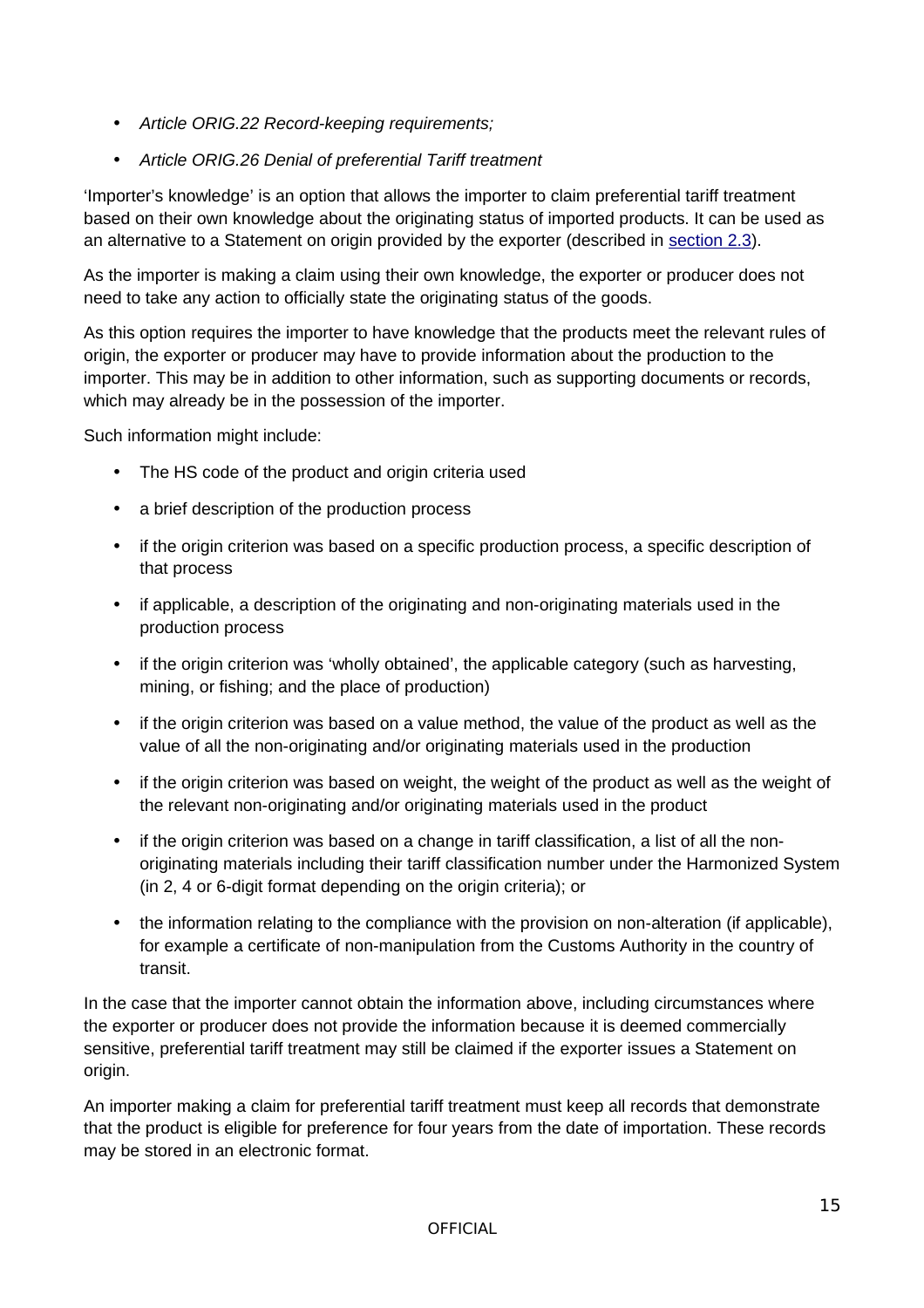# <span id="page-15-0"></span>**2.5 Verification of claims for preferential treatment**

Relevant TCA article:

- *Article ORIG.24 Verification*
- *Article ORIG.25 Administrative cooperation*

In order to verify whether a product imported under preference is originating, the importing customs authority may conduct a verification. This may include a request for information from the importer who made the claim for preferential tariff treatment.

Verification may be conducted before or after the release of the goods.

If conducting a verification before release of the goods, the customs authority may suspend the granting of preferential tariff treatment pending the results. In such circumstances release of the products shall be offered to the importer subject to a security or guarantee to cover the difference between the preferential and full tariff.

#### **For claims based on a Statement on origin made out by the exporter in the exporting Party, verification consists of the following two steps:**

**Step 1:** The importing Party's customs authority requests the Statement on origin from the importer. If the importer has any additional information supporting the fulfilment of origin criteria it can be provided.

Outside of any contractual obligations between the importer and the exporter, there is no obligation for the exporter to provide any further information to the importer. However, if an exporter, confronted with a request from the importer, prefers to provide information at this stage of the verification process, they can choose to do so either to the importer or to the importing Party's customs authority directly. By providing information following the request during Step 1 of the verification process, the exporter may avoid being requested for the information by their own customs authority following a request for administrative cooperation as part of Step 2.

**Step 2:** Where the importing customs authority needs to further verify the Statement on origin or the originating status of the goods, they may request administrative cooperation from the customs authority in the exporting Party. The exporting Party's customs authority must conduct checks on the exporter's records and processes, which may involve visiting the exporter, and confirm the goods' eligibility to preferential tariff treatment in a written report back to the importing customs authority within 10 months of the request.

A request for administrative cooperation is only possible in case the claim for preferential tariff treatment is based on a Statement on origin.

#### **For claims based on importers knowledge, verification consists of the following two steps:**

**Step 1:** The importing Party's customs authority requests from the importer no more information than that supporting fulfilment of origin criteria, which is:

(i) "wholly obtained": the applicable category (such as harvesting, mining, fishing) and place of production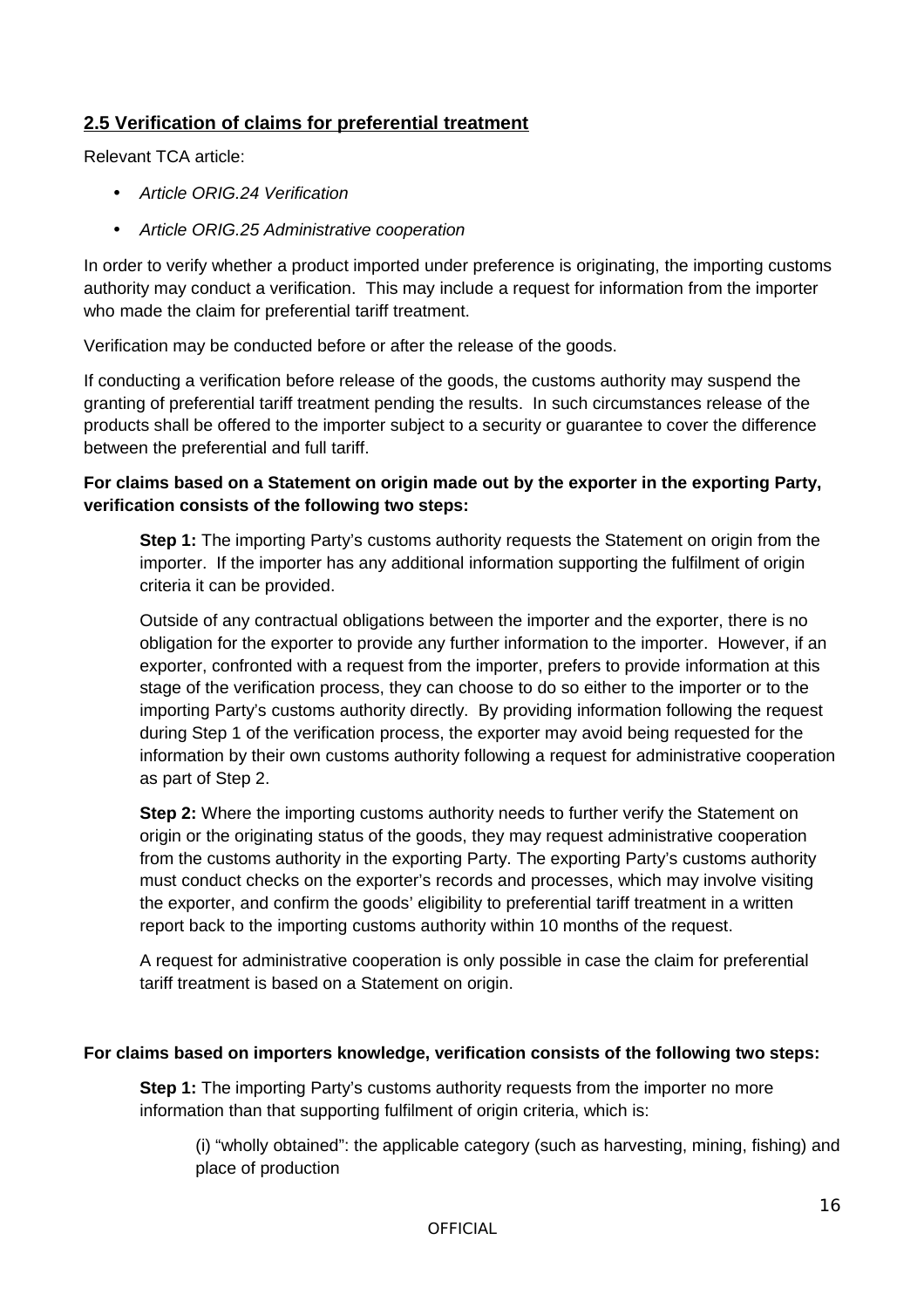(ii) based on change in tariff classification: a list of all the non-originating materials including their tariff classification (in 2, 4 or 6-digit format, depending on the origin criterion in the list rules)

(iii) based on a value method: the value of the final product as well as the value of all the non-originating materials used in the production;

(iv) based on weight: the weight of the final product as well as the weight of the relevant non-originating materials used in the final product;

(v) based on a specific production process: a description of that specific process.

The importer must respond within 3 months and may add any other information that they consider relevant for the purpose of verification.

**Step 2:** Where importing Party's customs authority needs more information to determine the originating status of the product and following step 1, they may request the importer to provide additional information.

The importing Party's customs authority cannot request administrative cooperation from the exporting Party's customs authority as no Statement on origin has been raised by the exporter. Therefore, the importer must be able to demonstrate that the product is originating and qualifies for preferential tariff treatment.

This does not necessarily mean that all information shall be readily available in the records of the importer at the time the claim for preferential tariff treatment is made, but the importer must be able to supply the necessary information within time period (3 months under this agreement) of the request for additional information.

# <span id="page-16-0"></span>**2.6 Denial of preferential tariff treatment**

Under specific circumstances, a claim for preferential tariff treatment maybe denied by either Party's custom's authority.

A claim for preferential tariff treatment may be denied:

- if the importer does not provide information when requested
- where a request for verification (see [section 2.5\)](#page-15-0) is sent to the exporting customs authority and a reply is not received within 10 months or the report does not contain enough information to determine origin

Provided that it does not cause doubt as to the origin of the goods, a claim for preferential tariff treatment will not be rejected due to minor errors or discrepancies in the Statement on origin or for the sole reason that an invoice was issued in a non-Party country.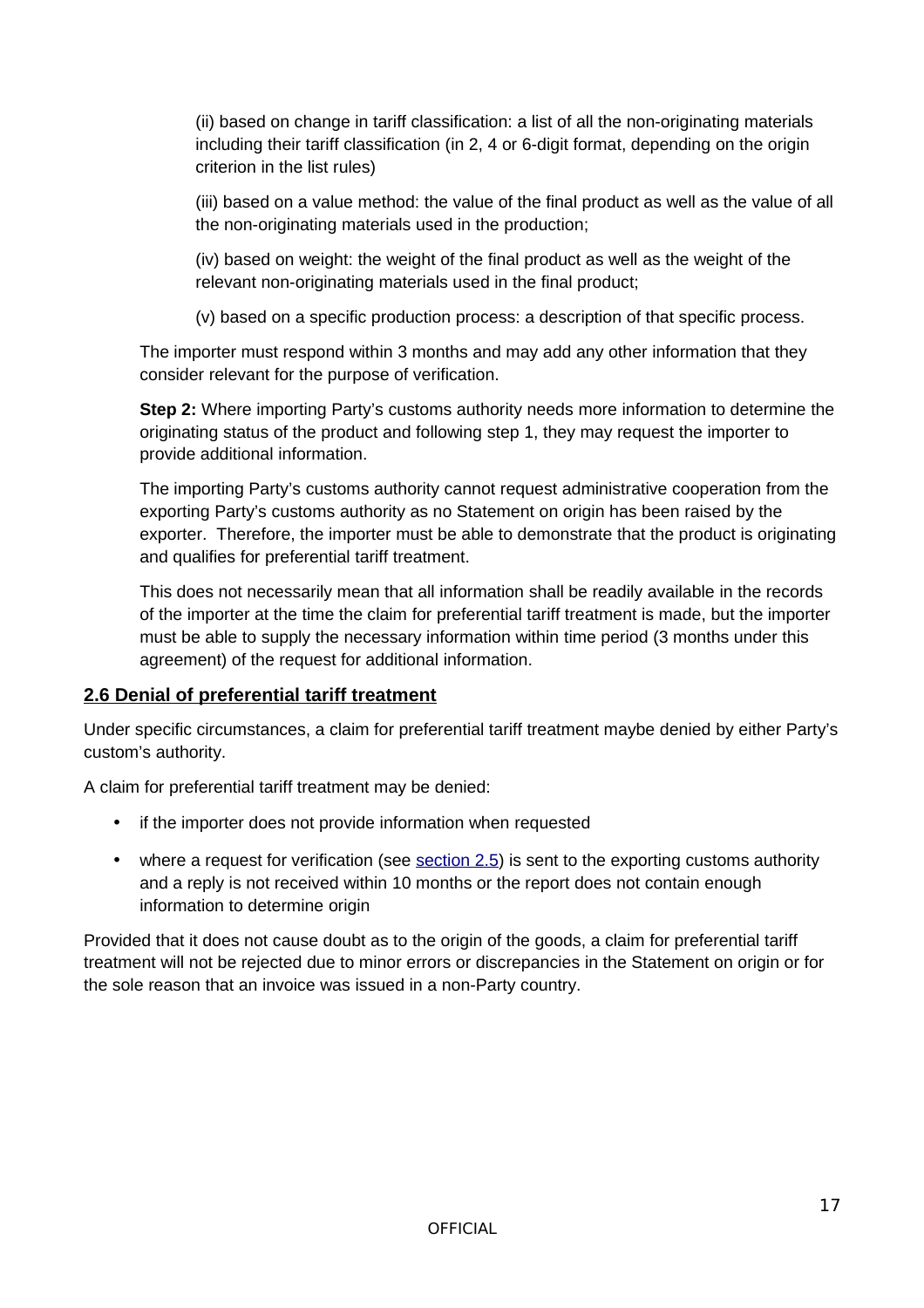# <span id="page-17-3"></span><span id="page-17-2"></span>**3. General Provisions: Checking Your Goods Meet the Rules of Origin 3.1 General provisions**

The general provisions set out the general rules for determining the origin of products traded under the agreement. They need to be read alongside the Product-Specific Rule for a given product, which are explained in [section 4.](#page-28-3) The general provisions cover the basic concepts of origin and how origin should be determined in specific instances, such as when a product has accessories or is part of a set, or how packaging and materials used in production should be treated.

# <span id="page-17-1"></span>**3.2 Key general provisions for the purposes of EU trade**

While it is important that traders are familiar with all the general provisions from the text of the FTA, this guidance aims to explain some of the most important and more complex elements and provide applied examples to demonstrate their application. These include [Cumulation of Origin,](#page-17-0) [Wholly](#page-19-0)  Obtained Products, [Insufficient Production,](#page-22-0) [Tolerance,](#page-23-0) and [Accounting Segregation.](#page-25-0) There are further provisions that are not covered in this document; see the full TCA [text](https://assets.publishing.service.gov.uk/government/uploads/system/uploads/attachment_data/file/948104/EU-UK_Trade_and_Cooperation_Agreement_24.12.2020.pdf) for information on all the general provisions.

# <span id="page-17-0"></span>**3.2.1 Cumulation of Origin**

Relevant TCA Articles:

- *Article ORIG.4 Cumulation of Origin*
- *Article ORIG.7 Insufficient Production*

# **Cumulation in the TCA**

Cumulation is an important facilitation found in modern free trade agreements, which – at the most basic level – provides a system that allows **originating products from one party to be treated as if they are originating in another** when determining whether a good is able to meet a Product-Specific Rule.

For example, this means products or materials originating in the EU can be considered as originating in the UK if those products are further processed in the UK or incorporated into another product prior to re-export to the EU.

Under the TCA arrangements, exporters are not only able to cumulate originating materials or products, as set out above, but also **processing or production carried out on non-originating materials** ("full bilateral cumulation"). This means that **all operations carried out in the UK or EU are taken into account** when determining whether a good is able to meet a Product-Specific Rule.

Full bilateral cumulation applies to both specific production processes (e.g. 'combing' or 'making up' in the manufacture of textiles products) and the value associated with such processing (e.g. in Product-Specific Rules with value-add requirements).

# **Cumulation and insufficient production**

Importantly, whether seeking to cumulate originating materials or production carried out on nonirrigating materials, an **exporter may only apply cumulation where the working or processing**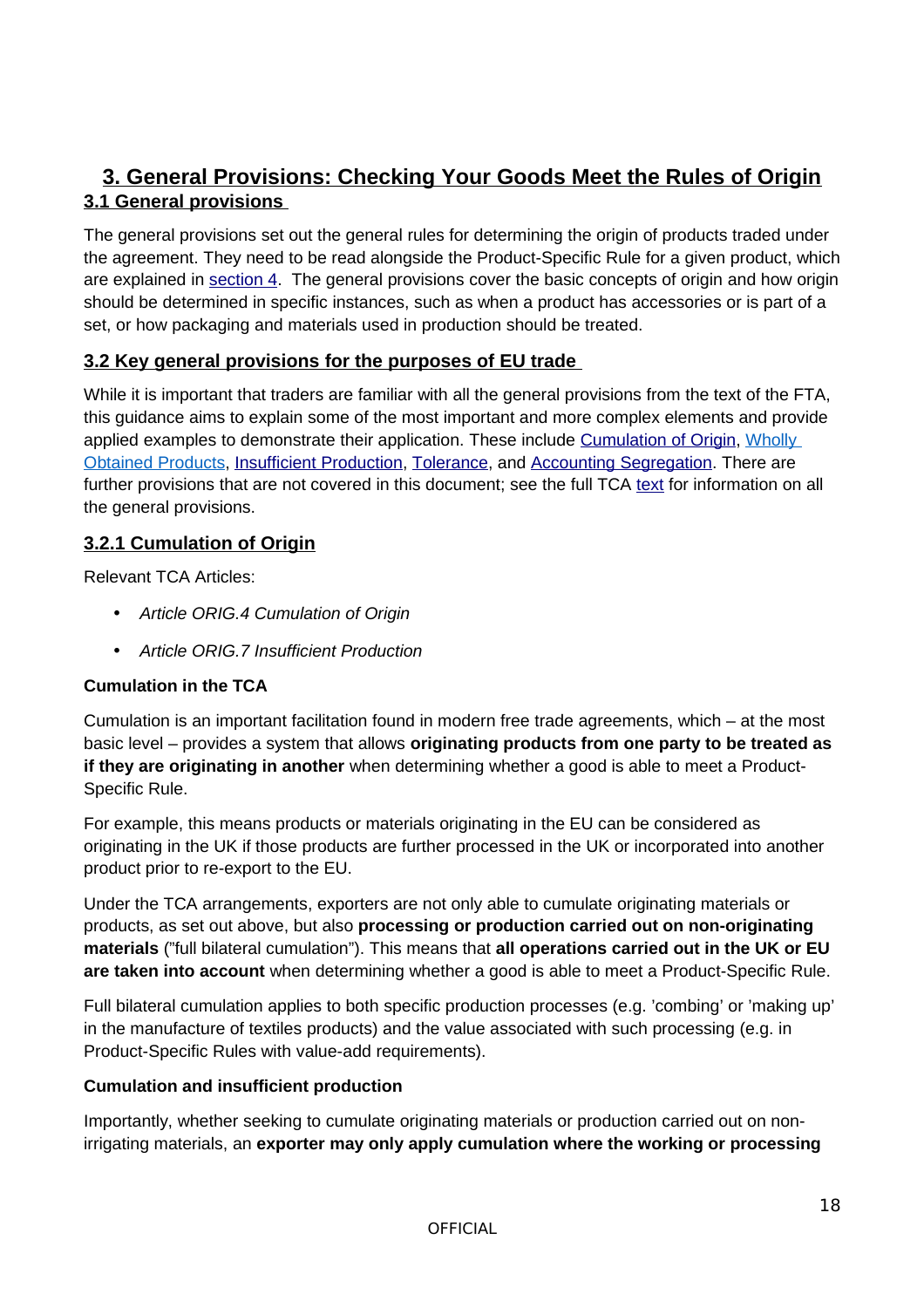### **carried out in their party has gone beyond the operations deemed 'insufficient' under the TCA's Insufficient Processing article.**

For more information, businesses should refer to section 3.2.3 (Insufficient production), where links to the full list of insufficient processing operations has been provided.

### **Procedure for applying full Cumulation**

Where an exported good has obtained its originating status through the application of full bilateral cumulation (e.g. where a UK exporter has met a Product-Specific rule through counting production carried on non-originating materials in the EU), **the exporter of those goods must obtain a 'Supplier's declaration' from the supplier** of the non-originating materials.

This declaration **could either be in the form set out in Annex ORIG-3 [Supplier's declaration] of the TCA, or an equivalent document** that contains the same information, describing the nonoriginating materials concerned in sufficient detail for their identification.

For more information, businesses should see section 2 (Origin Procedures: Proving Originating Status and Claiming Preferential Treatment).

#### **Applied examples of cumulation of originating materials:**

HS Code: 2002.90 Product: Chopped tomatoes Rule: Production in which all the materials of Chapter 7 used are Wholly Obtained.

The rule requires all materials from chapter 7 (edible vegetables and certain roots and tubers) to be grown and harvested in the UK. However, **with cumulation, UK producers can import EU tomatoes of HS heading 0702 (grown and harvested in the EU) and process them into chopped tomatoes.** The final product can then be exported back to the EU as an 'originating' product. This is possible because (i) the tomatoes were Wholly Obtained (by cumulation), and (ii) the process carried out in the UK of chopping, cooking and canning the tomatoes as a combination goes beyond insufficient processing (see [section 3.2.3 on Insufficient production\)](#page-22-0).

HS code: 8408 Product: Diesel engine Rule: 50% MaxNOM

The rule requires that the engine contains a maximum 50% non-originating content (parts). When applying cumulation, EU content can be counted as 'originating' as well as UK content. This means that manufacturers only need to consider content that does not originate in the UK or EU. This gives manufacturers greater sourcing options, as they can source engine parts in the UK or EU and count both towards the final origin calculation. For example, **if a UK-made engine that costs £2000 includes an EU-originating crankshaft and piston worth £500 combined, those EU materials count 25% towards the 'originating' content** of the engine if it is re-exported to the EU.

### **Applied examples of cumulation of processing:**

HS code: 620520 Product: Cotton men's shirts Rule: Weaving combined with making-up including cutting of fabric.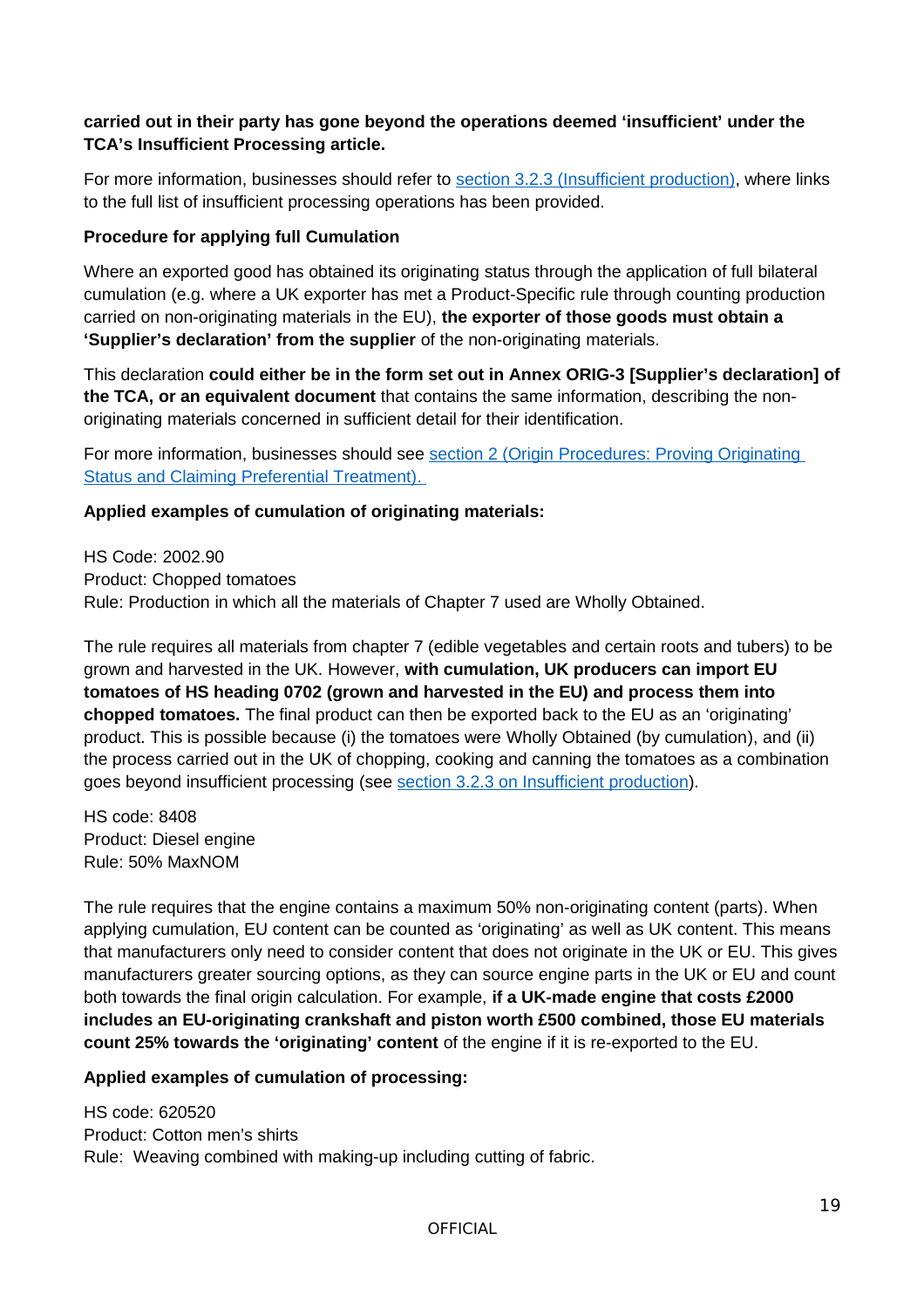The rule requires the specific processes set out (weaving, as well as making-up including cutting of fabric) to be carried out in the UK. However, **with cumulation of processing, these processes can be divided between the UK and EU.** For example, the weaving of the fabric could be done in the EU, whilst the making-up of the shirt could be done in the UK. The final product can then be exported back to the EU tariff-free as an 'originating' product.

# <span id="page-19-0"></span>**3.2.2 Wholly obtained**

Relevant TCA article:

• *Article ORIG.5 Wholly Obtained Products*

#### **General Introduction**

Wholly obtained products are products obtained entirely in the territory of a party without the addition of any non-originating materials.

#### **Wholly Obtained in the TCA**

Wholly obtained products automatically qualify for preferential treatment. These products are specified under the wholly obtained article, and businesses should refer to the list below to understand which products are eligible for wholly obtained status.

See below for the full list of products which qualify for wholly obtained status and preferential treatment under the TCA.

| <b>Product</b>      | <b>TCA Text</b>              | <b>Explanation</b>               |
|---------------------|------------------------------|----------------------------------|
| <b>Minerals</b>     | Mineral products<br>a)       | Mineral products must be         |
|                     | extracted or taken from      | extracted or taken from the soil |
|                     | its soil or from its         | or seabed of the UK to be        |
|                     | seabed;                      | wholly obtained.                 |
|                     |                              |                                  |
|                     | i) products extracted from   |                                  |
|                     | the seabed or subsoil        |                                  |
|                     | outside any territorial sea  |                                  |
|                     | provided that they have      |                                  |
|                     | rights to exploit or work    |                                  |
|                     | such seabed or subsoil;      |                                  |
|                     |                              |                                  |
| Plants, vegetables, | plants and vegetable<br>b)   | Plant, vegetable or fruit etc    |
| fruit etc.          | products grown or            | must be grown and harvested      |
|                     | harvested there;             | in the UK to be wholly obtained. |
|                     |                              |                                  |
|                     |                              | Seedstock and propagation        |
|                     |                              | material, such as seeds, bulbs,  |
|                     |                              | cuttings, slips etc can be       |
|                     |                              | imported from third countries    |
|                     |                              | and then grown and harvested     |
|                     |                              | in the UK.                       |
| Livestock, meat and | live animals born and<br>C)  | A live animal must be born and   |
| dairy               | raised there;                | raised or reared continuously in |
|                     | Products obtained from<br>d) | the UK to be wholly obtained.    |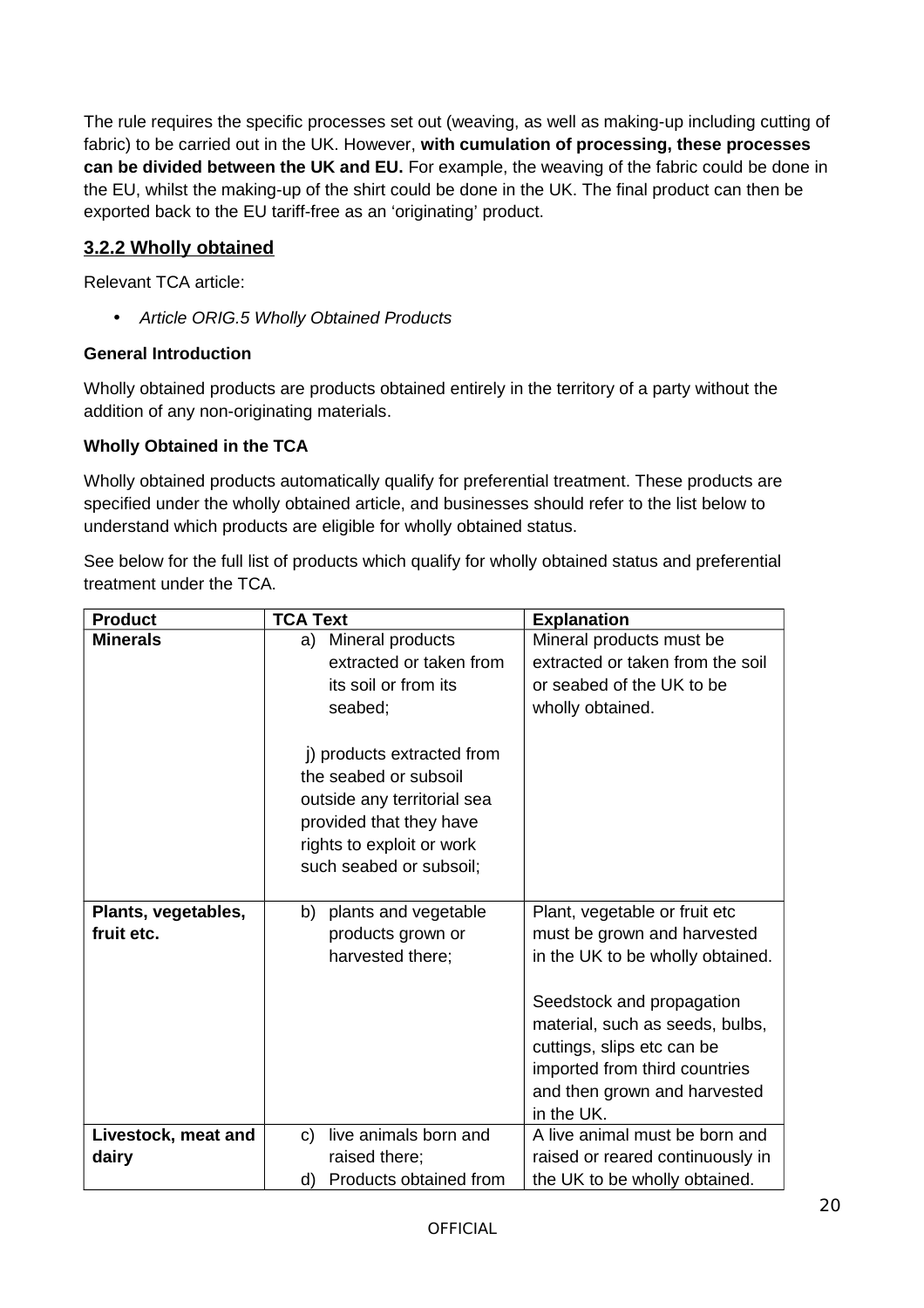|             | e)             | live animals raised there<br>products obtained from<br>slaughtered animals<br>born and raised there;                                                                                                                                                                                                                                                                                                                                                                                                                                                                                                                                                                                                                                                                                                                              | Meat has to be from a live<br>animal born, reared, raised and<br>slaughtered continuously in the<br>UK to be wholly obtained.<br>Milk must come from a cow<br>raised in the UK to be wholly<br>obtained. Milk from imported<br>dairy cows can be considered<br>wholly obtained as would be<br>considered as 'raised' in the<br>UK.                                                                                                                                                                                                                                                                             |
|-------------|----------------|-----------------------------------------------------------------------------------------------------------------------------------------------------------------------------------------------------------------------------------------------------------------------------------------------------------------------------------------------------------------------------------------------------------------------------------------------------------------------------------------------------------------------------------------------------------------------------------------------------------------------------------------------------------------------------------------------------------------------------------------------------------------------------------------------------------------------------------|----------------------------------------------------------------------------------------------------------------------------------------------------------------------------------------------------------------------------------------------------------------------------------------------------------------------------------------------------------------------------------------------------------------------------------------------------------------------------------------------------------------------------------------------------------------------------------------------------------------|
| <b>Fish</b> | f)<br>g)<br>i) | products obtained by<br>hunting or fishing<br>conducted there.<br>products obtained from<br>aquaculture there if<br>aquatic organisms,<br>including fish, molluscs,<br>crustaceans, other<br>aquatic invertebrates<br>and aquatic plants are<br>born or raised from seed<br>stock such as eggs,<br>roes, fry, fingerlings,<br>larvae, parr, smolts or<br>other immature fish at a<br>post-larval stage by<br>intervention in the<br>rearing or growth<br>processes to enhance<br>production such as<br>regular stocking, feeding<br>or protection from<br>predators;.<br>h) products of sea fishing<br>and other products<br>taken from the sea<br>outside any territorial<br>sea by a vessel of a<br>Party;<br>products made aboard<br>of a factory ship of a<br>Party exclusively from<br>products referred to in<br>point (h); | Fish farmed or caught in the UK<br>are wholly obtained even if<br>farmed from imported seed<br>stock.<br>Fish caught in UK territorial<br>waters will be considered<br>wholly obtained.<br>Fish caught beyond this area<br>will need to meet vessel<br>requirements. For fish to be<br>considered wholly obtained the<br>vessel will need to be<br>registered in the UK or EU, fly<br>the UK or an EU member state<br>flag, and either be at least 50%<br>owned by UK or EU nationals,<br>OR be owned by a company<br>that has its headquarters in the<br>UK or EU with at least at 50%<br>UK or EU ownership. |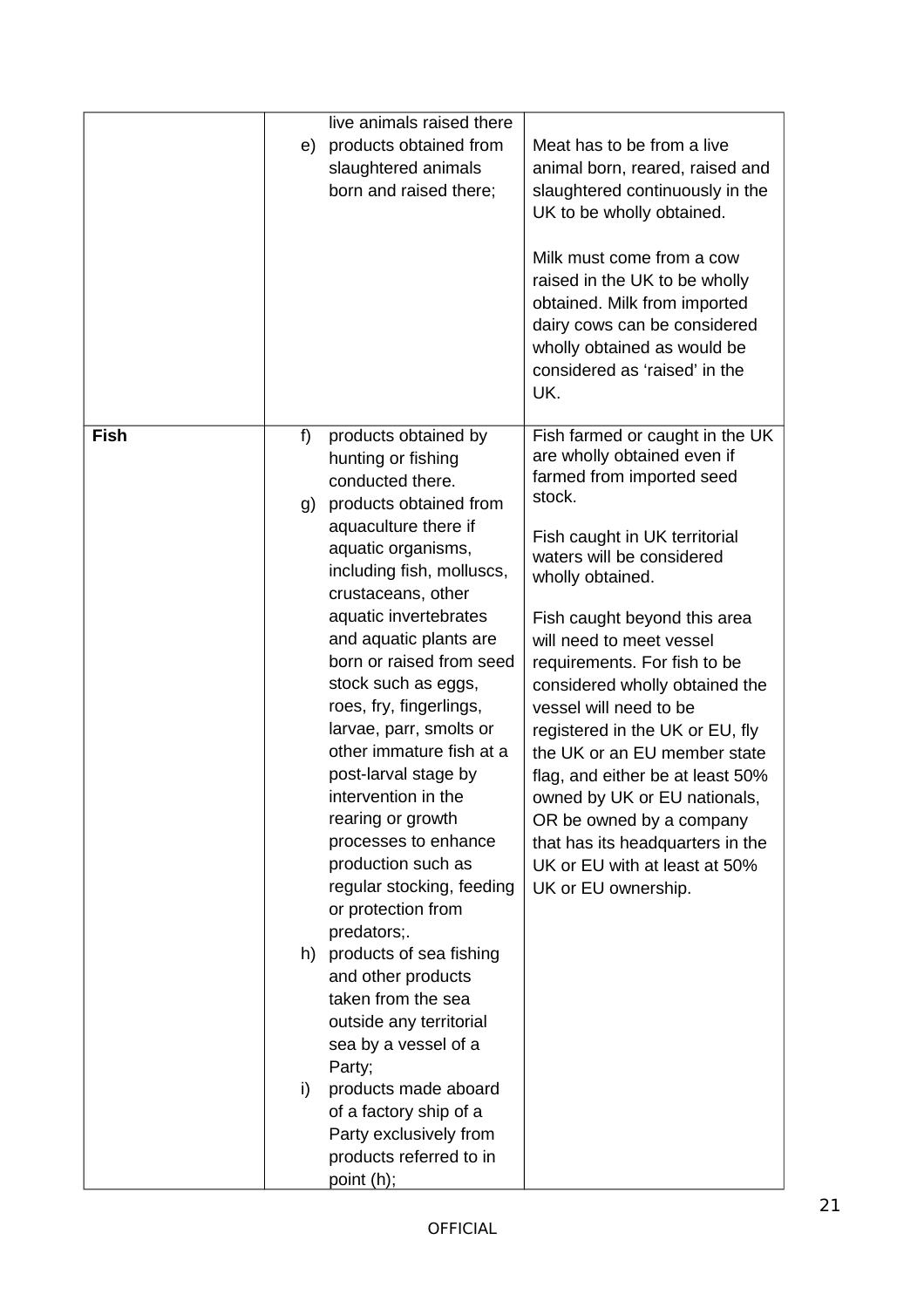|                        | 2. The terms "vessel of a Party"<br>and "factory ship of a Party" in<br>points (h) and (i) of paragraph 1<br>mean a vessel and factory ship<br>which:                                                                                                                                          |
|------------------------|------------------------------------------------------------------------------------------------------------------------------------------------------------------------------------------------------------------------------------------------------------------------------------------------|
|                        | registered<br>(a)<br>is.<br>in<br>a<br>Member State or in the<br>United Kingdom;                                                                                                                                                                                                               |
|                        | sails under the flag of a<br>(b)<br>Member State or of the<br>United Kingdom; and                                                                                                                                                                                                              |
|                        | the<br>(c)<br>οf<br>meets<br>one<br>following conditions:                                                                                                                                                                                                                                      |
|                        | is at least<br>(i)<br>50% owned by<br>nationals of a Member<br>State or of the United<br>Kingdom; or                                                                                                                                                                                           |
|                        | (ii) is owned by<br>legal persons<br>which each:<br>a. have their                                                                                                                                                                                                                              |
|                        | head office and<br>main place of<br>business in the<br>Union or the                                                                                                                                                                                                                            |
|                        | United Kingdom;<br>and<br>b. are at least<br>50% owned by                                                                                                                                                                                                                                      |
|                        | public entities,<br>nationals or legal<br>persons of a                                                                                                                                                                                                                                         |
|                        | Member State or<br>the United<br>Kingdom.                                                                                                                                                                                                                                                      |
| <b>Waste and Scrap</b> | Waste and scrap will be<br>k)<br>waste and scrap<br>considered wholly obtained<br>resulting from<br>production operations<br>when:<br>conducted there;                                                                                                                                         |
|                        | waste and scrap derived<br>$\vert$ )<br>it is the result of production<br>$\bullet 1$<br>from used products<br>operations in the UK; or<br>collected there, provided<br>•2 it is derived from used<br>that those products are<br>products collected in the<br>fit only for the recovery<br>UK. |
|                        | of raw materials.                                                                                                                                                                                                                                                                              |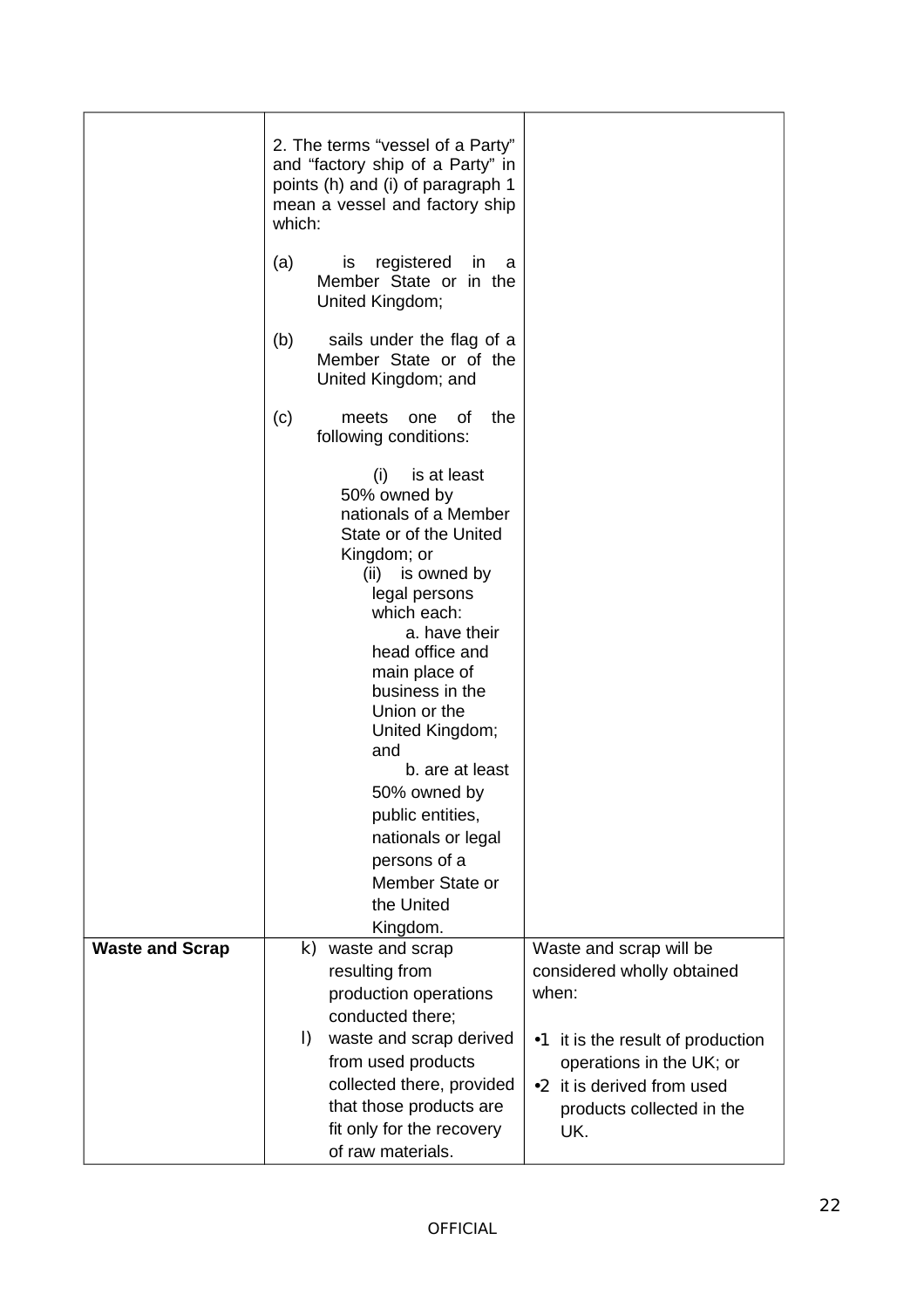# <span id="page-22-0"></span>**3.2.3 Insufficient production**

Relevant TCA articles:

- *Article ORIG.7 Insufficient Production;*
- *Article ORIG.4 Cumulation of origin*

A trade agreement includes a list of processes that, if carried out on non-originating materials, are considered such minor processing that they do not on their own confer originating status. Even if a product meets its product specific rule, if the only processing carried out on non-originating materials is listed as 'insufficient', that product will not obtain originating status.

As discussed in section 3.2.1 above, cumulation does not apply for these purposes, i.e. if the only processing carried out on a product in the UK is insufficient, it will not meet the rules of origin even if the processing was carried out on EU-originating materials or if further processing (beyond insufficient) had previously been carried out in the EU.

### **TCA list of insufficient working or processes**

The full list of processes which do not confer originating status for the purposes of the TCA is available in Article ORIG.7 Insufficient Production. Completion of one or any combination of the included processes is insufficient to confer originating status.

For example, 'simple painting and polishing operations' or 'peeling, stoning and shelling, of fruits, nuts and vegetables' are not considered to be significant manufacturing and as such do not confer originating status by themselves.

### **Interpretation of the term "simple"**

Some of the listed operations can be clearly identified as insufficient operations, such as the affixing of a label on the product. However, there are also some operations that need to be assessed further as they contain the term "simple", e.g. "simple assembly".

Operations are considered "simple" if neither special skills nor machines, apparatus or equipment especially produced or installed are needed for carrying out those operations.

### **Applied Agri-Food and Manufacturing examples**

The below section provides applied Agri-food and manufacturing examples demonstrating the insufficient production provisions within the TCA.

### **Agri-Food Examples:**

HS code: 0406.20 Product: Grated cheese Rule: Production in which:

- i. all the materials of Chapter 4 used are wholly obtained; and
- ii. the total weight of non-originating materials of headings 17.01 and 17.02 does not exceed 20% of the weight of the product.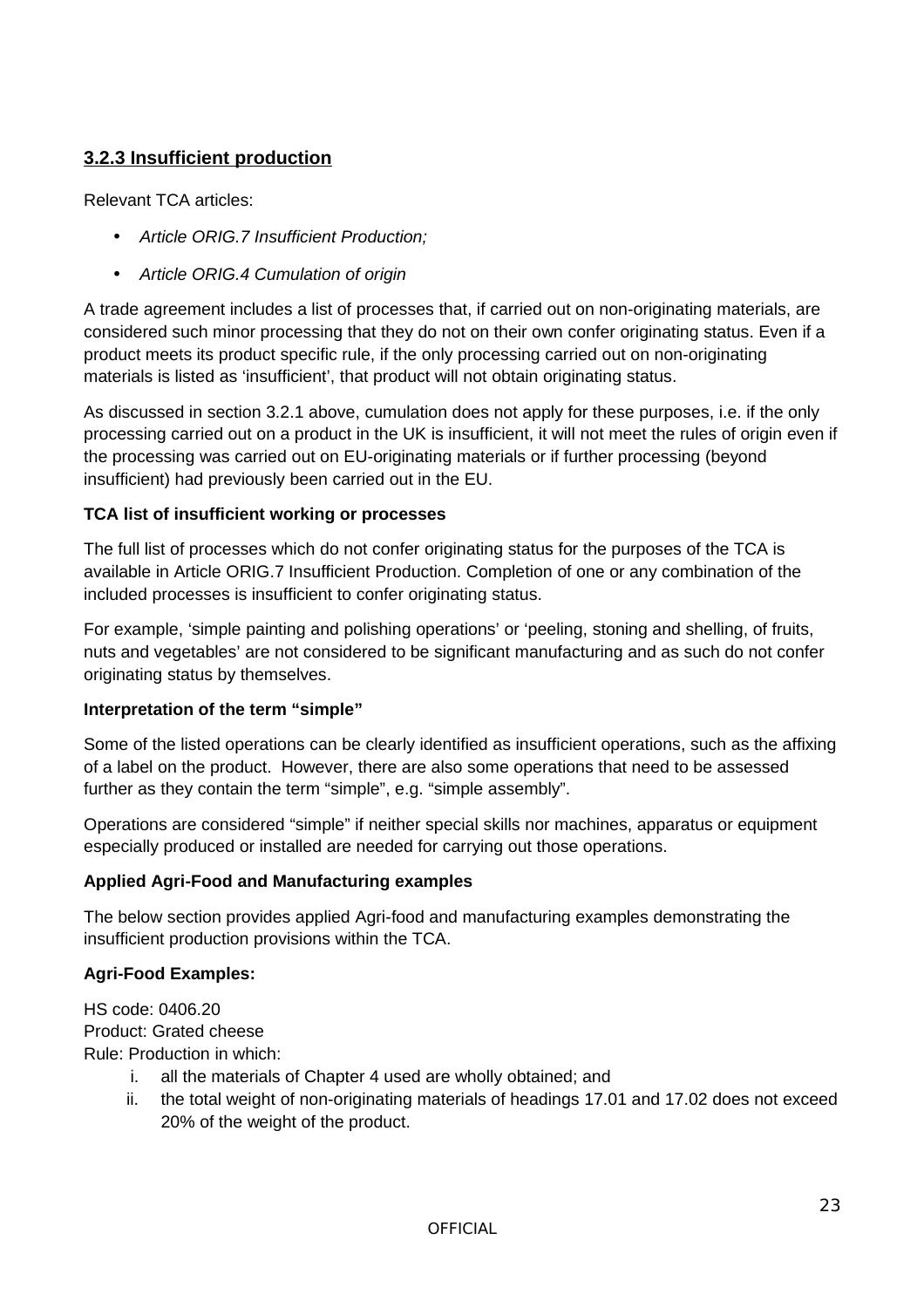Cheese is imported from the EU and grated in the UK. The 'cutting' process is qualified by the word 'simple' in the insufficient processing text. Therefore, if the only operation that is performed on the cheese is grating in a manner that does not require special skills or a machine especially produced or installed for the processing, then the grated cheese would not be originating in the UK. This is true even though the input cheese would otherwise be considered originating by virtue of bilateral cumulation.

HS code: 081190 Product: Frozen nuts Rule: Production in which:

- all the materials of Chapter 8 used are wholly obtained, and
- the total weight of non-originating materials of headings 17.01 and 17.02 does not exceed 20% of the weight of the product.

Nuts from the EU can be used if the processing goes beyond insufficient. All shelling of nuts is an insufficient process, so even if machinery is used for the processing the shelling will be considered insufficient to confer origin. This is because the 'simple' qualifier does not apply in this instance.

# **Manufactured Goods Example:**

HS code: 9403 Product: Wooden table Rule: MaxNOM 50%.

A wooden desk is assembled in the UK by fixing a non-originating desktop to non-originating table legs (using only non-originating materials). These materials make up 40% of the ex-works price of the final product (the remaining 60% being made up of labour cost, brand, etc.). Although the final product meets the PSR (as the non-originating materials make up less than the maximum 50% threshold for non-originating content), it will not be considered originating in the UK if the only processing that takes place in the UK is classified as 'simple assembly' (see Article ORIG.7 1(o)). This would be true even if the desktop and/or table legs were sourced from the EU, as bilateral cumulation could not apply in these circumstances.

However, if a wooden desk is assembled in the UK by fixing a non-originating desktop to UKoriginating table legs, this would count as going beyond insufficient processing. As in the first scenario, the table would meet the PSR (maximum 50% non-originating content). In this circumstance the table would be considered 'UK originating' because it incorporates UK-originating inputs, which have necessarily undergone more than insufficient processing.

# <span id="page-23-0"></span>**3.2.4 Tolerance**

Relevant TCA articles:

- *Article ORIG.6 Tolerance*
- *ANNEX ORIG-2 [Product-specific rules of origin]*
- *ANNEX ORIG-1 Notes 7 and 8 [Textiles Tolerances in the Introductory Notes to Product Specific Rules of Origin]*

### **General tolerance in the TCA**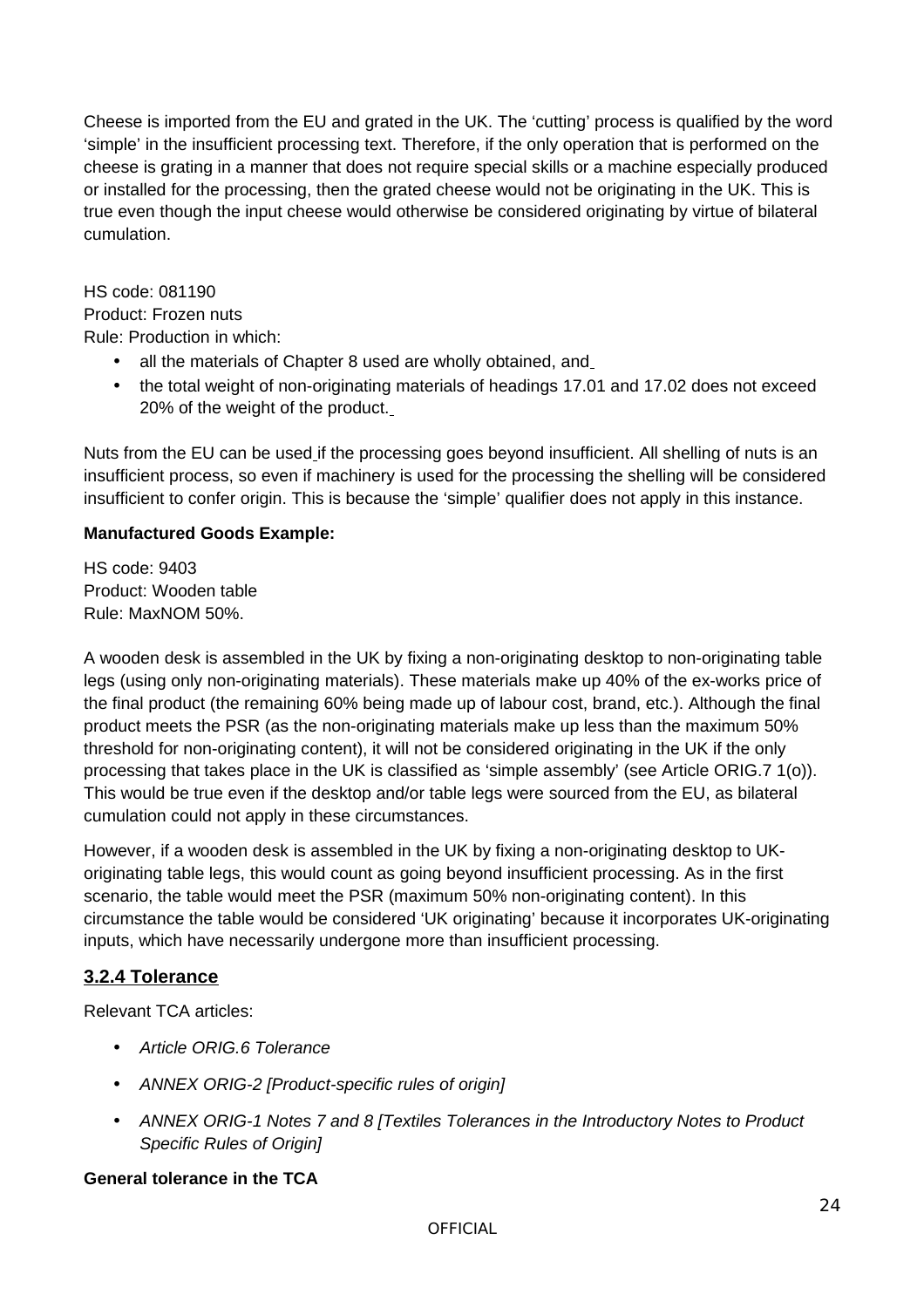Tolerance is a relaxation of the rules of origin under certain conditions. It provides that, even if a product does not meet its PSR, it can nevertheless be originating if only a limited amount of nonoriginating materials are used in the production of that product.

Tolerance can only be applied to certain types of PSR (see section 4 Product-specific rules for more details of different types of PSR).

- For example, tolerance can be applied when using a 'Change in Tariff Heading' rule this rule typically prevents the use of non-originating material from within the same Tariff Heading (at 4-digit level) as the final product. Applying tolerance means a small amount of non-originating content of the same heading can be used and the product will be considered originating, as long as the total amount of non-originating material used in the product does not exceed the limits set out below.
- If a PSR requires the final product to be wholly obtained, or requires a value threshold to be met, then tolerance cannot be applied in addition. However, if a rule requires that materials used in the production of the final product must be wholly obtained, tolerance can apply to those materials (i.e. a small amount of those materials could be not wholly obtained)..

### **Specific tolerance rules in the TCA**

The TCA allows a tolerance of 15% by weight of the final product for agri-food goods and 10% by value of the value the final product for manufactured goods (except clothing and textiles).

Textile and clothing products classified under HS50-63 are subject to specific tolerance thresholds, which are detailed in Notes 7 and 8 of Annex ORIG-1 [Introductory Notes to the Product-Specific Rules of Origin].

### **Applied Agri-Food and Manufacturing examples**

The below section provides applied Agri-food and manufacturing examples demonstrating the general tolerance rules within the TCA.

### **Agri-food Examples:**

HS code: 0813.50 Product: Mixtures of dried fruit and nuts Rule: Production in which:

- i. all the materials of Chapter 8 used are wholly obtained, and
- ii. the total weight of non-originating materials of headings 17.01 and 17.02 does not exceed 20% of the weight of the product.

According to the rule, edible fruit and nuts and peel of citrus fruit or melons (Chapter 8) must be grown or harvested in the UK or EU (using **bilateral cumulation**). There is also a requirement for non-originating sugar (headings 17.01 and 17.02) to make up 20% or less of the weight of the product.

The tolerance rule permits the use of non-originating ingredients forbidden by the rule, in this case edible fruit and nuts or other products within Chapter 8, however, the total weight of the nonoriginating materials cannot exceed 15 per cent of the net weight of the product. This would allow the final product (mixtures of dried fruit and nuts) to obtain originating status.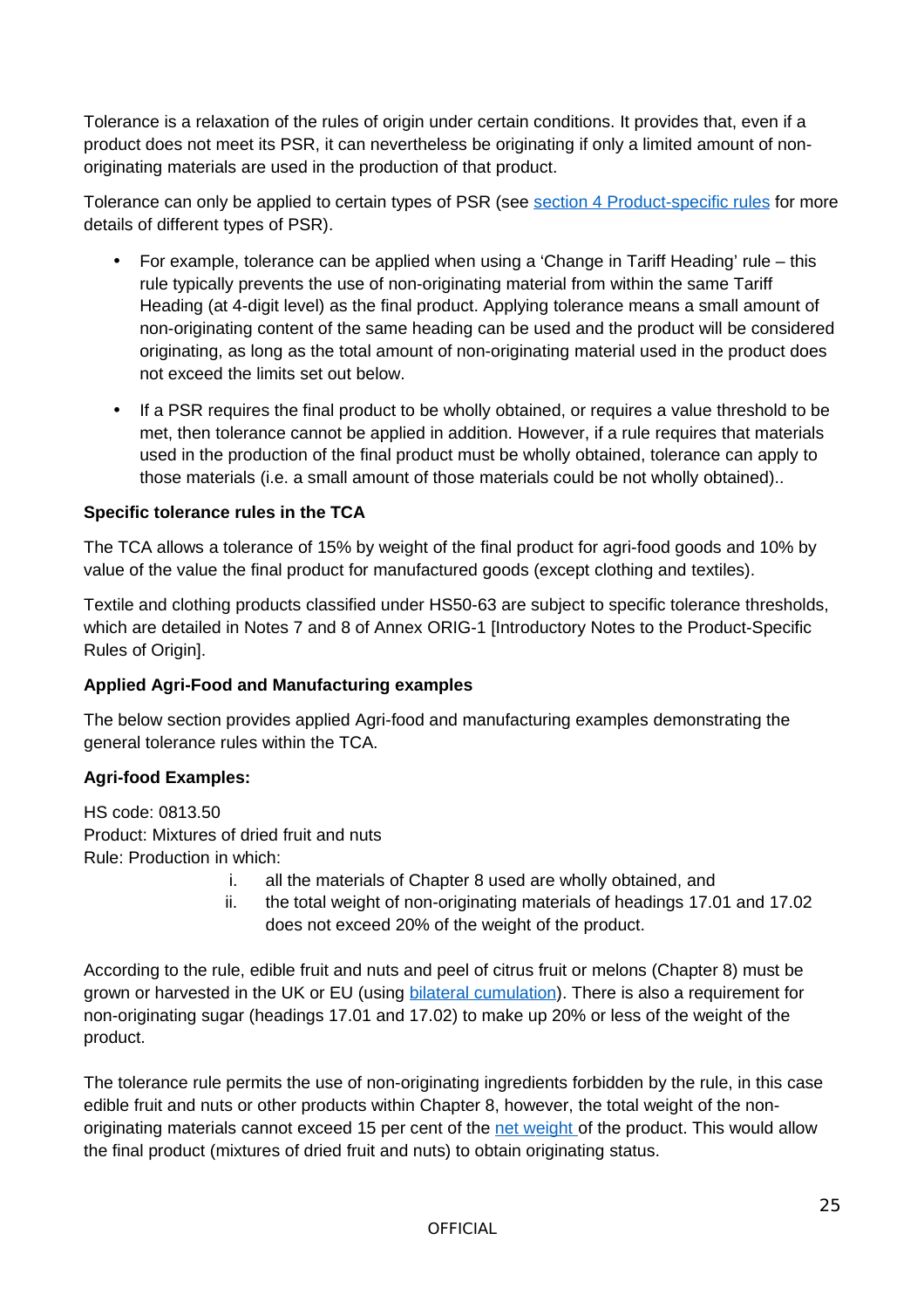Tolerance would not apply to sugar in this example as it is already subject to a weight restriction.

HS code: 1509 Product: Olive oil Rule: Production in which all the vegetable materials used are wholly obtained.

According to the rule, olives used in olive oil must be grown or harvested in the UK (or EU by cumulation). The tolerance rule permits the use of non-originating olives (that if used would mean the origin rule is not met), if the total weight of non-originating olives does not exceed 15 per cent of the net weight of the product. This would allow the final product (olive oil) to obtain originating status.

# **Manufactured goods example:**

HS code: 9503 Product: Dolls Rule: CTH (non-originating material used in the production of a doll must be from a different heading than the doll)

Doll's eyes fall into the same heading as a doll. The rule states that all non-originating parts must fall under a different heading to that of the final product, meaning the doll's eyes must be originating for the final doll to be originating. However, applying the tolerance rule, non-originating doll's eyes that constitute 10% or less of the ex-works price of the doll may be used, and the final doll would still be considered originating. The total non-originating material from within the same heading as the doll may not constitute more than 10% of the ex-works price of the doll.

# <span id="page-25-0"></span>**3.2.5 Accounting segregation**

Relevant TCA article:

• *Article ORIG.14 Accounting Segregation*

Originating and non-originating fungible materials may be used in the production of a product without being physically separated during storage, if an accounting segregation method is used.

Fungible materials are materials that are of the same kind and commercial quality, with the same technical and physical characteristics, and which cannot be distinguished from one another for origin purposes.

An example of a fungible material is sugar. 'Originating' and non-originating sugar are fungible and as such can be stored together, and the volumes used in the production of a final product managed through accounting methods. This is particularly helpful if businesses need to keep their nonoriginating materials to a certain threshold.

Additionally, TCA allows fungible products of HS10, 15, 27, 28, 29, headings 3201 through 3207, and headings 3901 through 3914 to be stored in a Party before exportation without being physically separated if an accounting segregation method is used. Fungible products may be exported without any further processing, provided the stock of originating materials is sufficient to cover the quantity of product exported.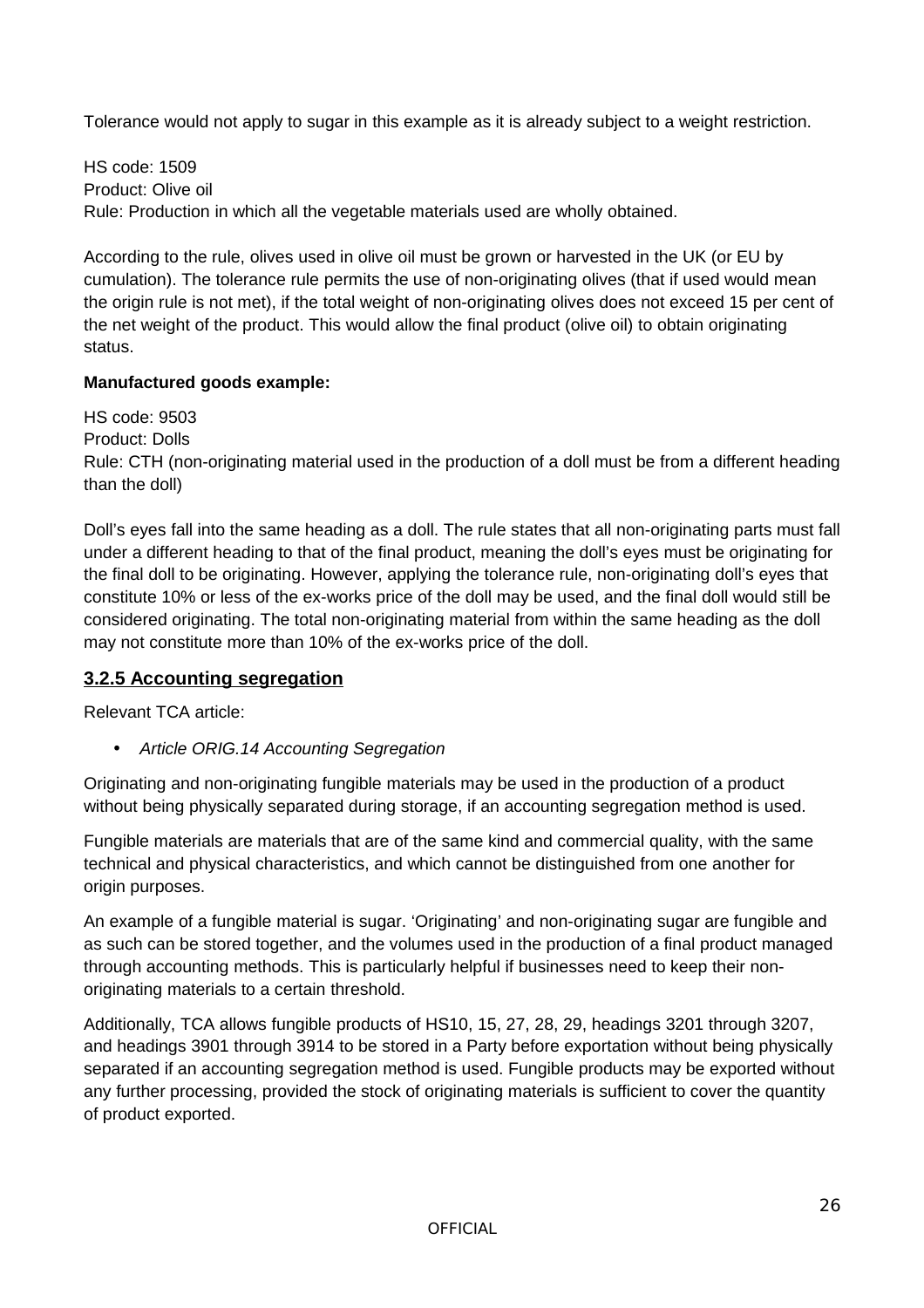For example, this means that UK manufacturers of ethylene (HS2901) can store originating and non-originating ethylene in the same tank before exporting to the EU if an accounting segregation method is used.

UK manufacturers have to ensure that the amount of materials or product that is receiving originating status through accounting segregation does not exceed the amount that would receive originating status through physical segregation.

Accounting segregation involves applying an inventory management system which should:

- Enable HMRC to verify compliance and ensure that no more materials receive originating status than would have if the materials were physically separated.
- Specify the quantity of originating and non-originating materials, including dates when they were purchased.
- Specify the quantity of products using fungible materials that are supplied to customers.

### **Applied agri-food and manufacturing examples**

#### **Agri-food examples:**

HS code: 1806 Product: Chocolate bar Rule: CTH, provided that:

- a) all the materials of Chapter 4 used are wholly obtained; and
- b) either
	- i) the total weight of non-originating materials of headings 17.01 and 17.02 used does not exceed 40% of the weight of the product; or
	- ii) the value of non-originating materials of headings 17.01 and 17.02 used does not exceed 30% of the ex-works price of the product.

For this product, accounting segregation can be used to manage the volume of the fungible materials (sugar) in the finished product (chocolate bar). It would not be necessary to prove that each single product was within the threshold limits. An inventory management system could be used to prove that threshold was met over a number of shipments as agreed with customs authorities.

Therefore, if businesses used a mixture of originating and non-originating sugar over the year then businesses do not have to ensure that in each single product (chocolate bar) the non-originating threshold did not exceed the limit (40% weight of the final weight of the product) but rather over a specific time and number of exported chocolate bars (based on agreement with UK customs authority) that the threshold did not exceed the limit for all the chocolate bars exported under preference.

HS code: 1001.11 Product: Wheat seed Rule: Production in which all the materials of Chapter 10 used are wholly obtained.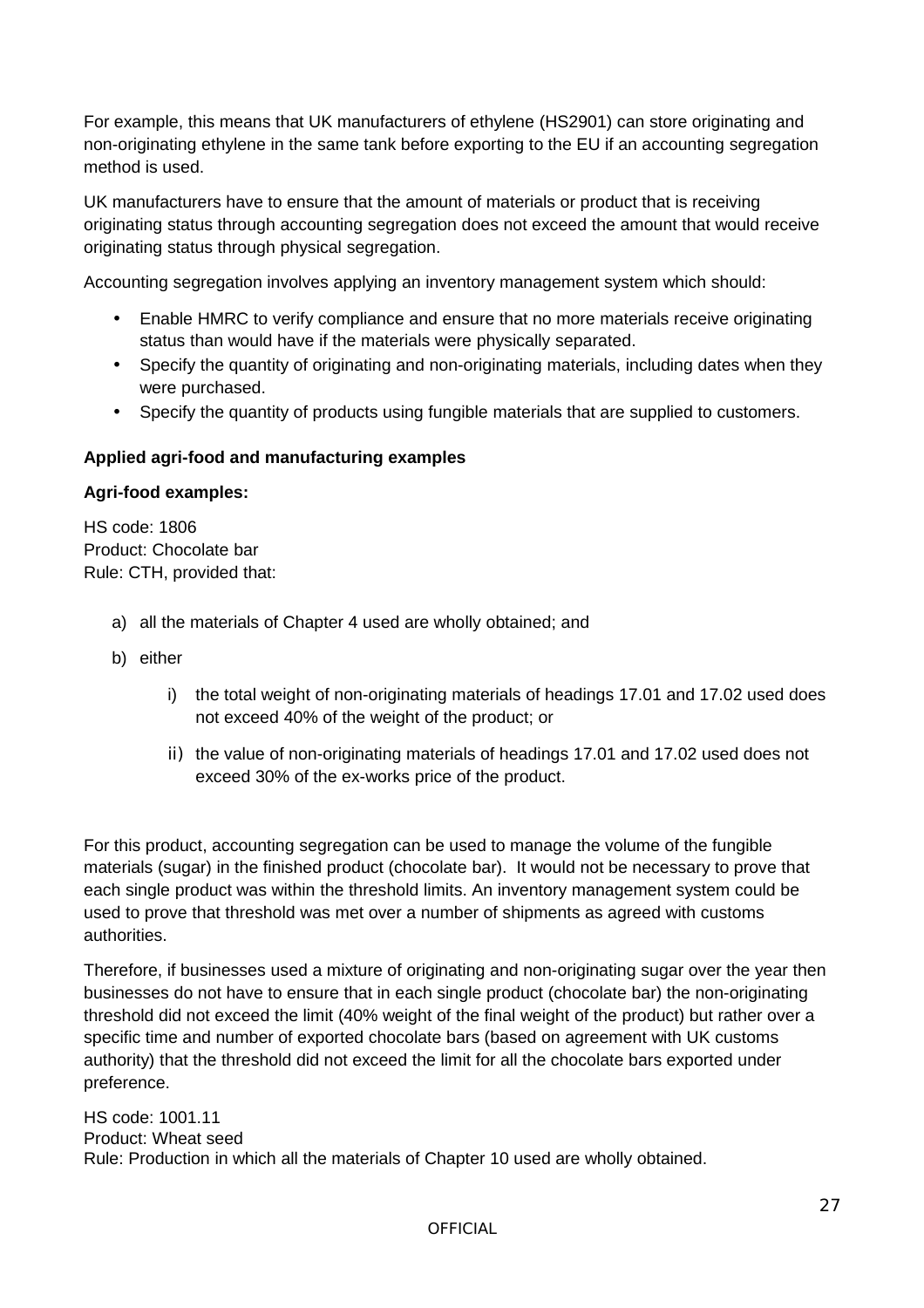In this example, product level accounting segregation is used to store together fungible products.

Accounting segregation can be used to manage the volume of the fungible products (wheat seed) to be exported. It would not be necessary to prove that all wheat seed was wholly obtained. An inventory management system could be used to prove that the quantity of wheat seed exported tariff free does not exceed the quantity of originating wheat seed available, over a number of shipments as agreed with customs authorities.

Therefore, if you export a mixture of originating and non-originating wheat seed over the year then you do not have to ensure that all of the wheat seed is originating, but rather over a specific time and quantity of wheat seed (based on agreement with the UK customs authority) that the quantity of product being exported tariff free does not exceed the quantity of originating product that is being stored.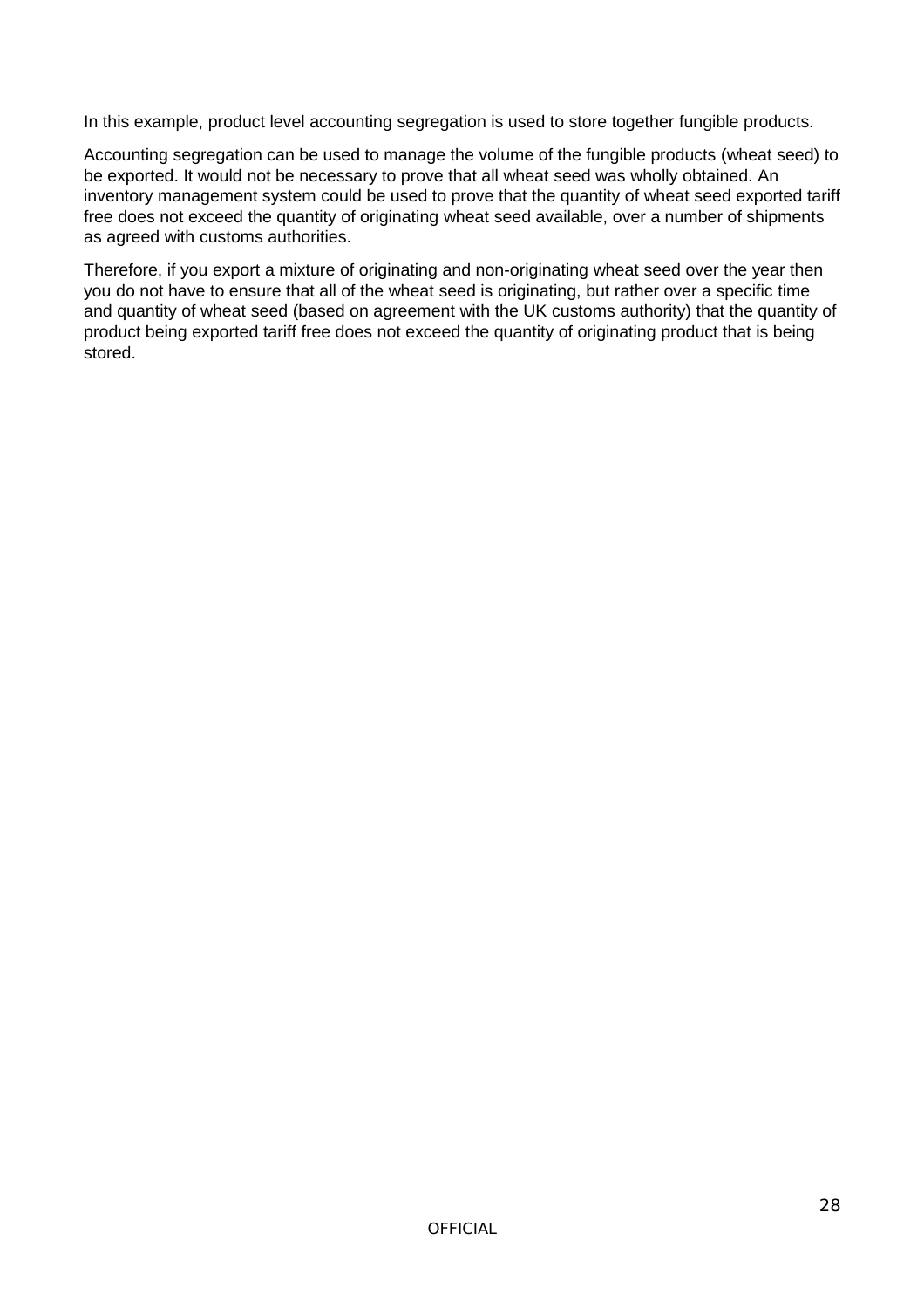# <span id="page-28-3"></span>**4. Product-Specific Rules**

# <span id="page-28-2"></span>**4.1 What are product-specific rules?**

For every product traded under a free trade agreement there is a corresponding product-specific rule (PSR) that must be met to demonstrate the product originates in the free trade area and qualifies for preferential tariff treatment. Each rule describes the nature or value of processing that must be carried out on any non-originating materials so that the final product meets the origin requirements. The rules agreed by the UK and the EU are set out in ANNEX ORIG-2 [Product-specific rules of Origin] of the [TCA.](https://assets.publishing.service.gov.uk/government/uploads/system/uploads/attachment_data/file/948104/EU-UK_Trade_and_Cooperation_Agreement_24.12.2020.pdf)

There are four types of rule that a product may be required to meet (on their own or in combination) in order to confer origin.

The types of rule are as follows:

- Wholly obtained
- Change of tariff code
- Value added/percentage rule; and
- Specified processes.

Businesses should determine the correct tariff code for the exported product to find the relevant rule in the TCA product-specific rules list.

Once a product has gained originating status, it is considered 100% originating. This means that if that product is further used in the production of a further product, its full value is considered originating and no account is taken of non-originating materials within it.

For example, if a UK-manufactured engine contains 30% non-originating content but meets its rule of origin, if that engine is used in the production of a car in the UK or EU, 100% of the value of that engine can be counted towards the originating content of the car.

Note that many product specific rules, including for products used below as illustrative examples, provide manufacturers with the choice of several different rules. It is the decision of the manufacturer to select which rule to apply to their exported product.

# <span id="page-28-1"></span>**4.2 Types of product-specific rules in TCA**

# <span id="page-28-0"></span>**4.2.1 Wholly obtained requirement**

If a product-specific rule of origin requires that a product is wholly obtained, the product must be made only from UK [or EU materials that are further processed].

### **Agri-food Examples:**

HS code: 10 Product: Cereals Rule: Production in which all the materials of Chapter 10 used are wholly obtained.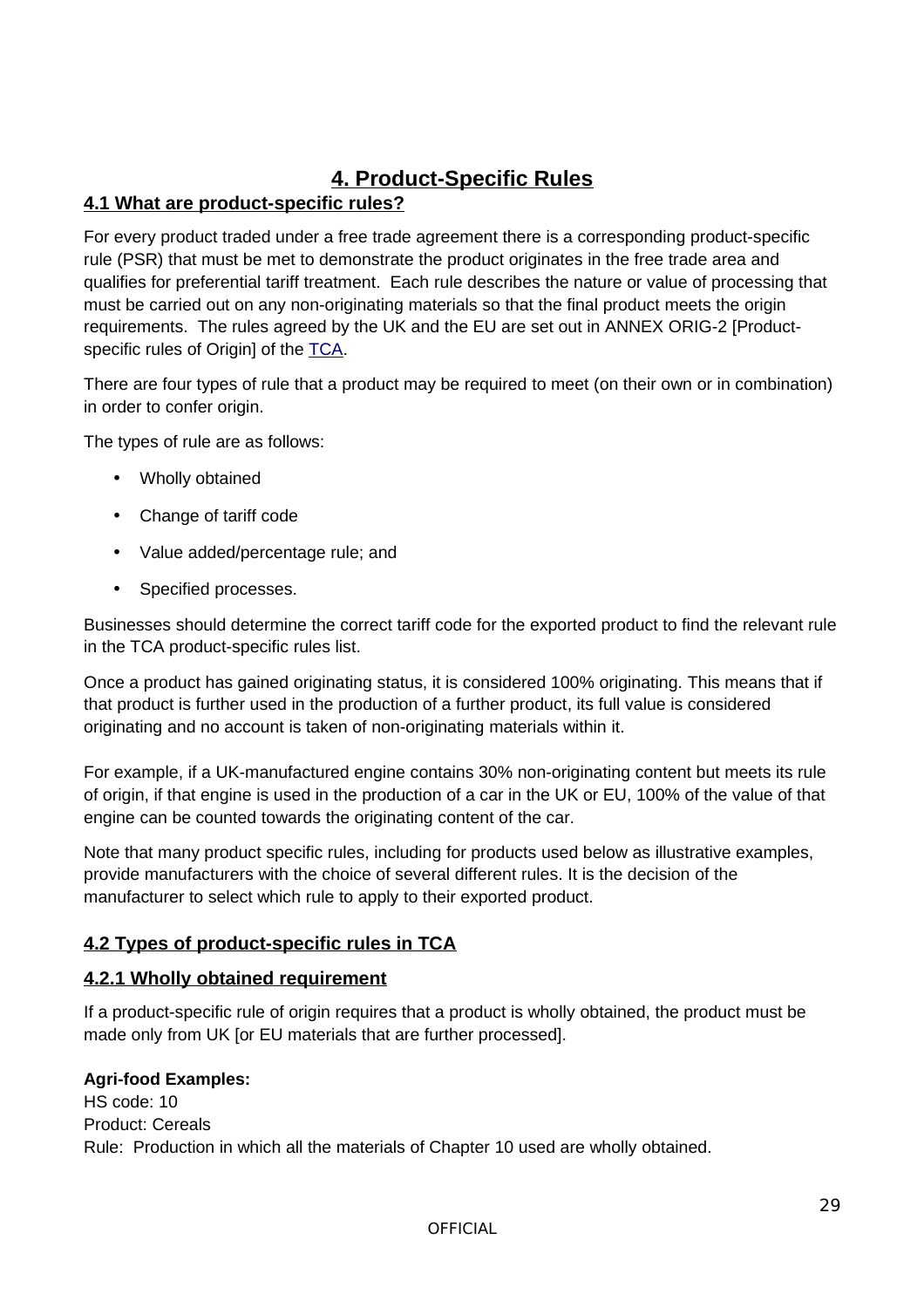If barley is grown and harvested in the UK, then the product is 'originating'.

HS code: 0203 Product: Meat Rule: Production in which all the materials of Chapters 1 and 2 used are wholly obtained.

If meat is produced from animals born, raised and slaughtered in the UK, then the product is 'originating'.

# <span id="page-29-1"></span>**4.2.2 Change in tariff classification (HS Code)**

If a product-specific rule of origin requires a change from any other chapter (2-digit level of the Harmonized System), heading (4-digit level of the Harmonized System) or subheading (6-digit level of the Harmonized System), any non-non-originating material used in the production of the product must be classified in a chapter, heading or subheading other than that of the final product. There are no limits on the amount of originating material businesses can use, regardless of their HS code.

To demonstrate the rule has been met, businesses will need to know the HS code of their exported product, all of its inputs, and the origin of the inputs.

# <span id="page-29-0"></span>**4.2.2.1 Change of chapter (CC)**

Any non-UK or non-EU originating materials or components used in the product must be classified in a different HS chapter (2-digit HS code).

### **Agri-food example:**

HS code: 160419 Product: Prepared or preserved trout (Oncorhynchus mykiss) Rule: CC

The rule can be fulfilled if prepared or preserved trout is manufactured from non-originating trout from HS Chapter 3. This is because the non-originating materials used are not classified under HS Chapter 16.

### **Manufactured goods example:**

HS code: 8903 Product: Yachts Rule: CC

The rule is fulfilled if a yacht is manufactured from non-originating parts from chapters other than HS Chapter 89 (ships, boats and floating structures). For example, unlimited non-originating parts of steel (HS Chapters 72 and 73) or glass (HS Chapter 70) could be used, regardless of their value, as they are classified in a different Chapter to the final product. But the rule would not be met by a yacht imported from a third country with only fitting-out work carried out in the UK before being exported to the EU, because the finally exported yacht would remain in the same HS chapter as one of the inputs.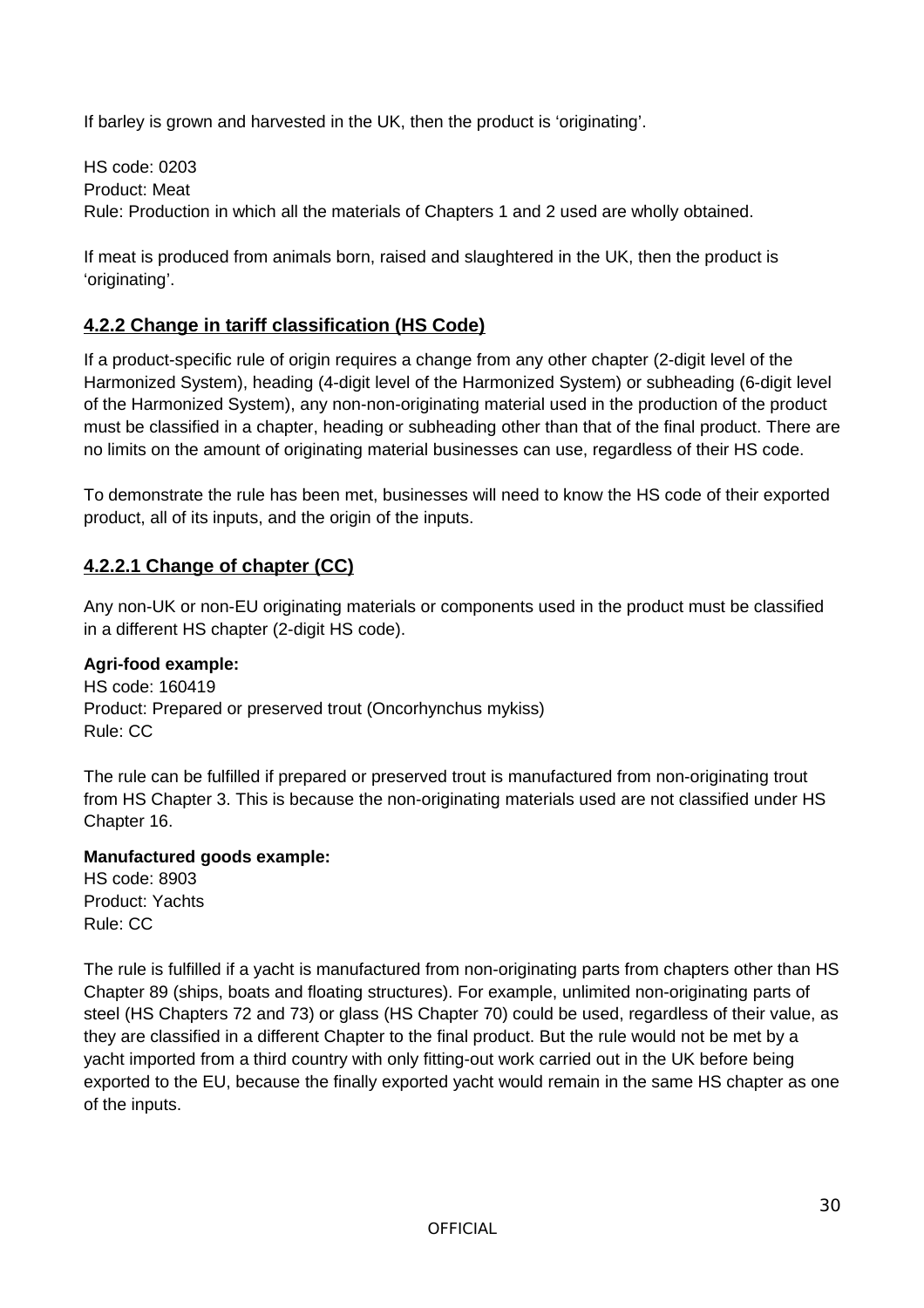# <span id="page-30-1"></span>**4.2.2.2 Change of tariff heading**

Any non-UK or non-EU originating materials or components used in the product must be classified in a different HS heading (4-digit HS code).

#### **Agri-food example:**

HS code: 150110 Product: Lard Rule: CTH

The rule can be fulfilled if lard is manufactured from non-originating pig fat of HS heading 0209. This is because the non-originating materials used are not classified under HS heading 1501.

### **Manufactured goods example**

HS code: 8528 Product: Televisions Rule: CTH The rule can be fulfilled if a Television is manufactured from non-originating parts provided they are all from any heading (4-digit HS codes) other than HS 8528.

For example, unlimited non-originating 'parts suitable for use….with the apparatus of headings 8525 to 8528' i.e. television parts (HS 8529) may be used, regardless of their value, as they are classified in a different HS heading to the final product.

## <span id="page-30-0"></span>**4.2.2.3 Change of tariff subheading**

Any non-UK or non-EU originating materials or components used in the product must be classified in a different HS subheading (6-digit HS code).

### **Agri-food example:**

HS code: 151219 Product: Sunflower-seed oil Rule: CTSH

The rule can be fulfilled if sunflower-seed oil is manufactured from non-originating crude sunflower oil of HS subheading 152111. This is because the non-originating materials used are not classified under HS subheading 151219.

#### **Manufactured goods example**

HS code: 392330 Product: Plastic carboys, bottles, flasks and similar articles Rule: CTSH

The rule can be fulfilled if a plastic flask is manufactured from non-originating parts from any HS subheadings (6-digit HS codes) other than HS 392330. For example, unlimited non-originating 'stoppers, lids, caps and other closures' (HS 392390) may be used, because they are classified in a different HS subheading to the final product.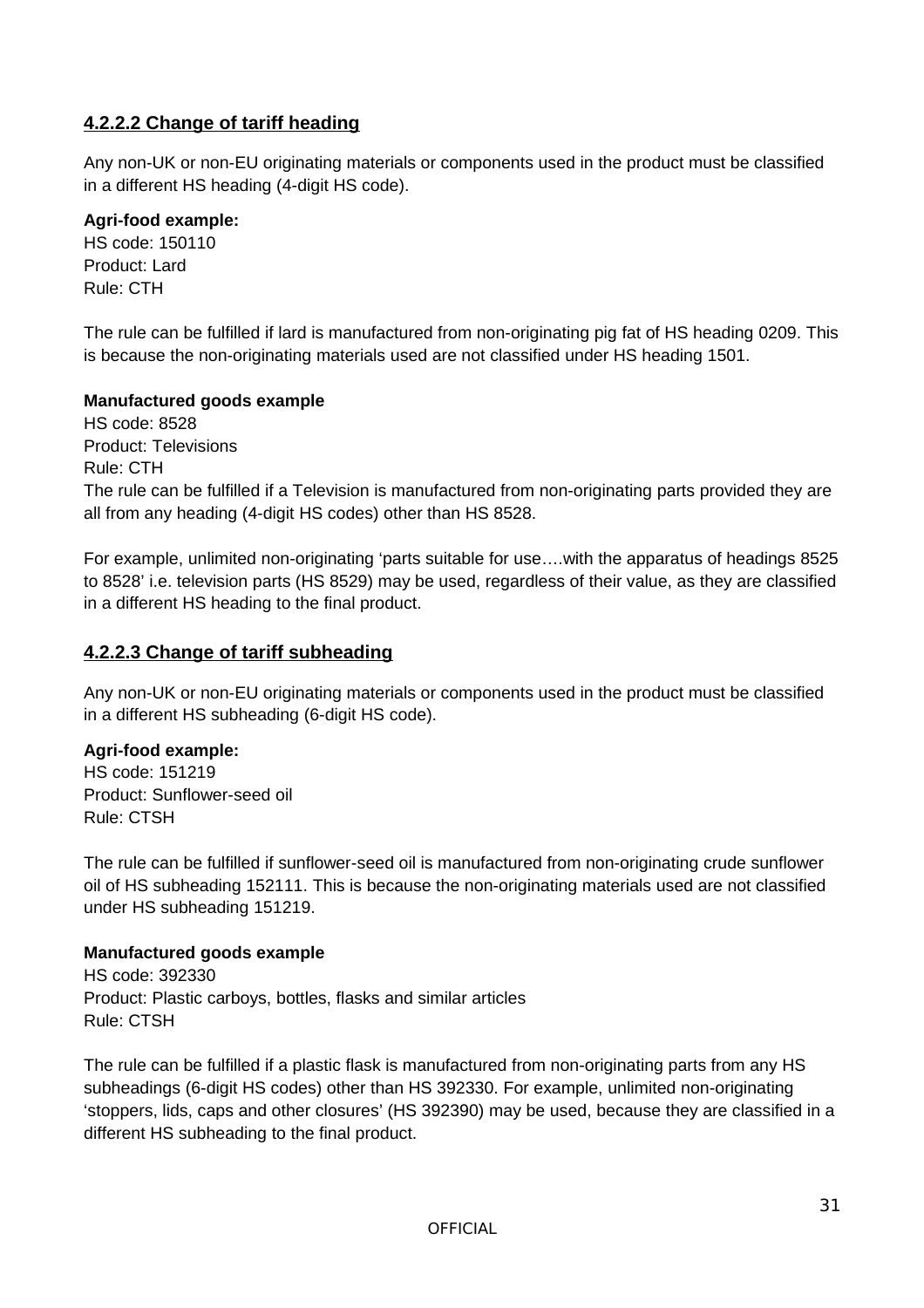# <span id="page-31-1"></span>**4.2.3 Manufacture from materials of any heading, including other materials of the same heading**

If a product-specific rule of origin allows production from non-originating materials of any heading, the product can include non-originating materials of the same heading. This means that a change of heading does not need to take place. However, processing of non-originating materials does need to be more than insufficient. See section 3.2.3 on Insufficient production for further detail.

## **Agri-food example:**

.

HS code: 090412 Product: Crushed or ground pepper Rule: Production from non-originating materials of any heading.

Pepper and ground/crushed pepper are classified in the same heading. If crushing or grinding takes place the rule is fulfilled regardless of the originating status of the pepper, as the processing goes beyond 'insufficient operations.'

### **Manufactured goods example:**

HS code: 2701 Product: Coal briquettes Rule: Production from non-originating materials of any heading

Coal and briquettes of coal dust are classified in the same heading. The process to transform coal into briquettes (including applying intense pressure) goes beyond the processes listed in 'insufficient processing' and so the briquettes can be considered 'UK originating' regardless of the originating status of the coal used to produce the briquettes.

# <span id="page-31-0"></span>**4.2.4 Value and weight limit for non-originating materials**

Under a value limitation rule, the value non-UK or non-EU originating materials may not exceed a given percentage of the ex-works price of the product. Sometimes, the limit might apply only to the value of specific types of inputs to a product. If the use of an ingredient, material or component is limited by value, the rule concerning tolerance cannot be relied upon in addition to the threshold.

Note 4 of Annex ORIG-1 [Introductory Notes to Product Specific Rules of Origin] sets out the definition of 'ex-works price'.

### **Manufactured goods example:**

HS code: 920120 Product: Grand pianos Rule: MaxNOM 50% (Maximum 50% non-originating material)

The rule states that the product must contain a maximum of 50% (of the ex-works value) material that does not originate in the UK or EU. This means that if a grand piano has an ex-works value of £1000, no more than £500 worth of non-originating parts may be used in its manufacture.

### **Average pricing rules**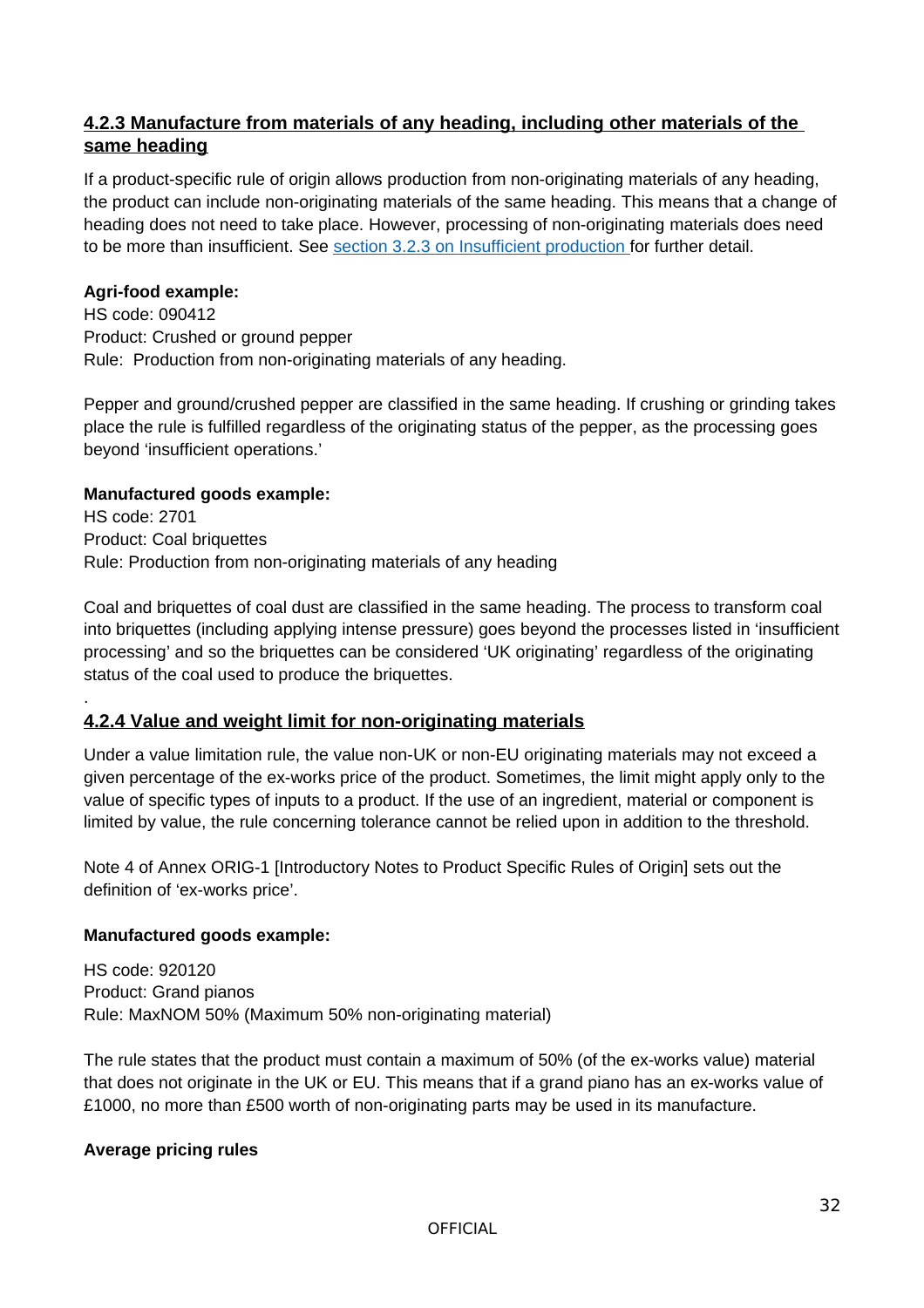The value of the non-originating materials used in production may be calculated on the basis of the weighted-average value formula, or other inventory valuation method under generally accepted accounting principles in the UK. The accounting method utilised for determining the average value of input non-originating materials may be different to the accounting principles adopted by the business for its general accounting purposes.

#### **Weight/value limitations**

For some agricultural products, limitations on non-originating materials can apply by weight, by value or there can be choice of meeting either criteria in certain instances.

#### **Agri-food Example:**

HS code: 17049030 Product: White chocolate Rule: CTH, provided that:

a) All the materials of Chapter 4 used are wholly obtained; and

b)

i) The total weight of non-originating materials of headings 17.01 and 17.02 used does not exceed 40% of the weight of the product; or ii) or the total value of non-originating materials of 17.01 and 17.02 does not exceed 30% of the ex-works price of the product.

Part (a) of the rule is explained in **section 3.2.2** (Wholly obtained) above. In relation to part (b), if the manufacturer uses non-originating sugar (HS heading 1701) with a weight of 22.2g in a white chocolate bar that has a net weight of 60g then part (b)(i) of the rule can be met as the nonoriginating sugar only makes up 37% of the net weight of the product.

Alternatively, the manufacturer could use non-originating sugar that has a value of £0.20 in a white chocolate bar that has an ex-works price of £0.80. This would allow part (b)(ii) of the rule to be met as the value of non-originating sugar only makes up 25% of the ex-works price of the product. See section 4.2.5 on Combinations of Several Rules below.

### **Applying the rules**

If a product-specific rule specifically excludes certain non-originating material or provides that the value or weight of a specified non-originating material shall not exceed a specific threshold (see below), these conditions do not apply to non-originating materials classified elsewhere in the Harmonized System.

Example: When the rule for heading 35.05 (dextrins and other modified starches; glues based on starches etc.) requires 'Change in Tariff Heading except from non-originating heading 11.08' then the use of non-originating materials classified elsewhere than 11.08, such as materials of Chapter 10 (Cereals is not limited.)

# <span id="page-32-0"></span>**4.2.4 Specified operations**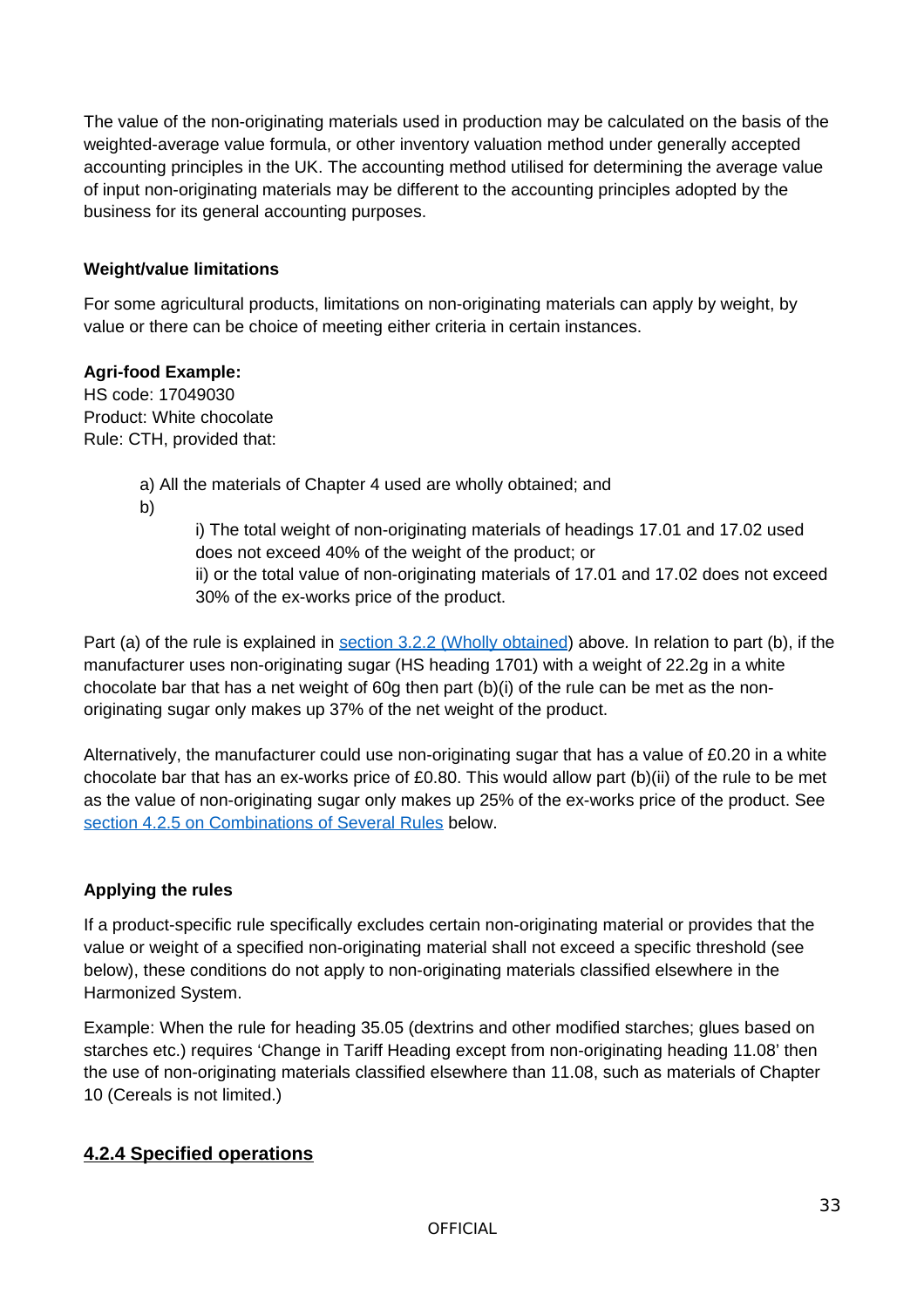Specified operations are particular to certain specialised industries or products. Rules may include the re-treading of tyres to take place in the UK for a tyre to be originating, or a chemical reaction to take place for chemical products. As well as the chemicals sector, such rules are common in textiles and clothing and may specify that the weaving and cutting of fabric to make garments must take place in the free trade area for the product to be originating.

# <span id="page-33-1"></span>**4.2.5 Combinations of several rules**

Different product-specific rules can be combined to make a rule whereby all the listed conditions must be fulfilled.

### **Agri-food example:**

HS code: 18069011 Product: Milk chocolate bar Rule: CTH, provided that:

a) All the materials of Chapter 4 used are wholly obtained; and

b)

i) The total weight of non-originating materials of headings 17.01 and 17.02 used does not exceed 40% of the weight of the product; or ii) or the total value of non-originating materials of 17.01 and 17.02 does not exceed 30% of the ex-works price of the product.

The manufacturer could use non-originating cocoa paste from HS heading 1803, non- originating cocoa butter of HS heading 1804 and palm oil of HS heading 1511 and would meet the CTH (Change of tariff heading) part of the rule. These headings are all different to that of the final product (1806).

To meet part (a) any materials from chapter 4, which includes milk and milk powders, would need to be obtained in the UK or alternatively from the EU (using bilateral cumulation). For milk, this would mean from a live animal raised in either the UK or EU.

In terms of part (b) of the rule, either part (i) or part (ii) could be met by the manufacturer to complete the product-specific rule for the product (discussed in in section 4.2.4).

# <span id="page-33-0"></span>**4.2.6 Exclusions**

A product-specific rule may include a restriction on certain materials and components being used in the production of a product.

### **Agri-food example:**

HS code: 2204

Product: Wine of fresh grapes

Rule: CTH, except from non-originating materials of headings 22.07 and 22.08, provided that:

- all the materials of subheadings 0806.10, 2009.61, 2009.69 used are wholly obtained.
- All the materials of Chapter 4 used are wholly obtained;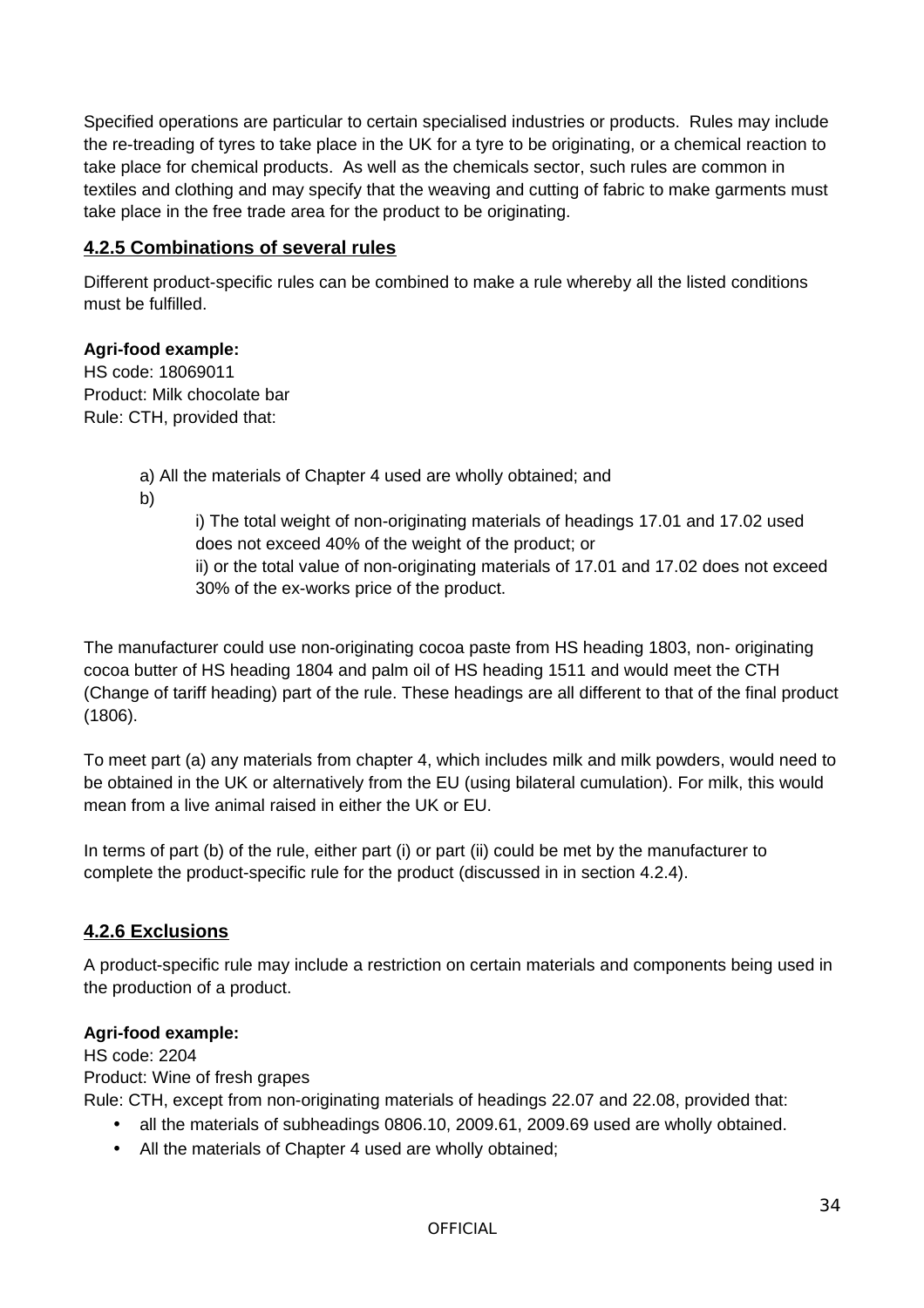• The total weight of non-originating materials of headings 17.01 and 17.02 used does not exceed 20% of the weight of the product.

If wine of fresh grapes is produced from non-originating fresh grapes of HS subheading 080610 then it is not considered 'originating' as in the production of this final product material from the 5 excluded headings and subheadings was used.

# **Manufactured goods example:**

### HS code: 2710

Product: Petroleum oils and oils obtained from bituminous minerals, other than crude Rule: CTH except from non-originating biodiesel of subheading 382499 or 382600

If biodiesel of HS subheadings 382499 or 382600 is used in the production of an oil of HS heading 2710, the oil will not be considered originating *even if* all the non-originating inputs change tariff heading (CTH) as the rule requires any biodiesel of these subheadings used in the product to be originating.

# <span id="page-34-0"></span>**4.2.7 Treatment of packaging materials**

Packaging materials are generally not considered when determining the origin of your product. See Article ORIG.10 [Packaging materials and containers for retail sale] of the TCA.

There are limited exceptions, for example if a product specific rule limits a non-originating material by value of the final product or value tolerance is applied, the value of originating packaging materials can be taken into account when determining the value of the good.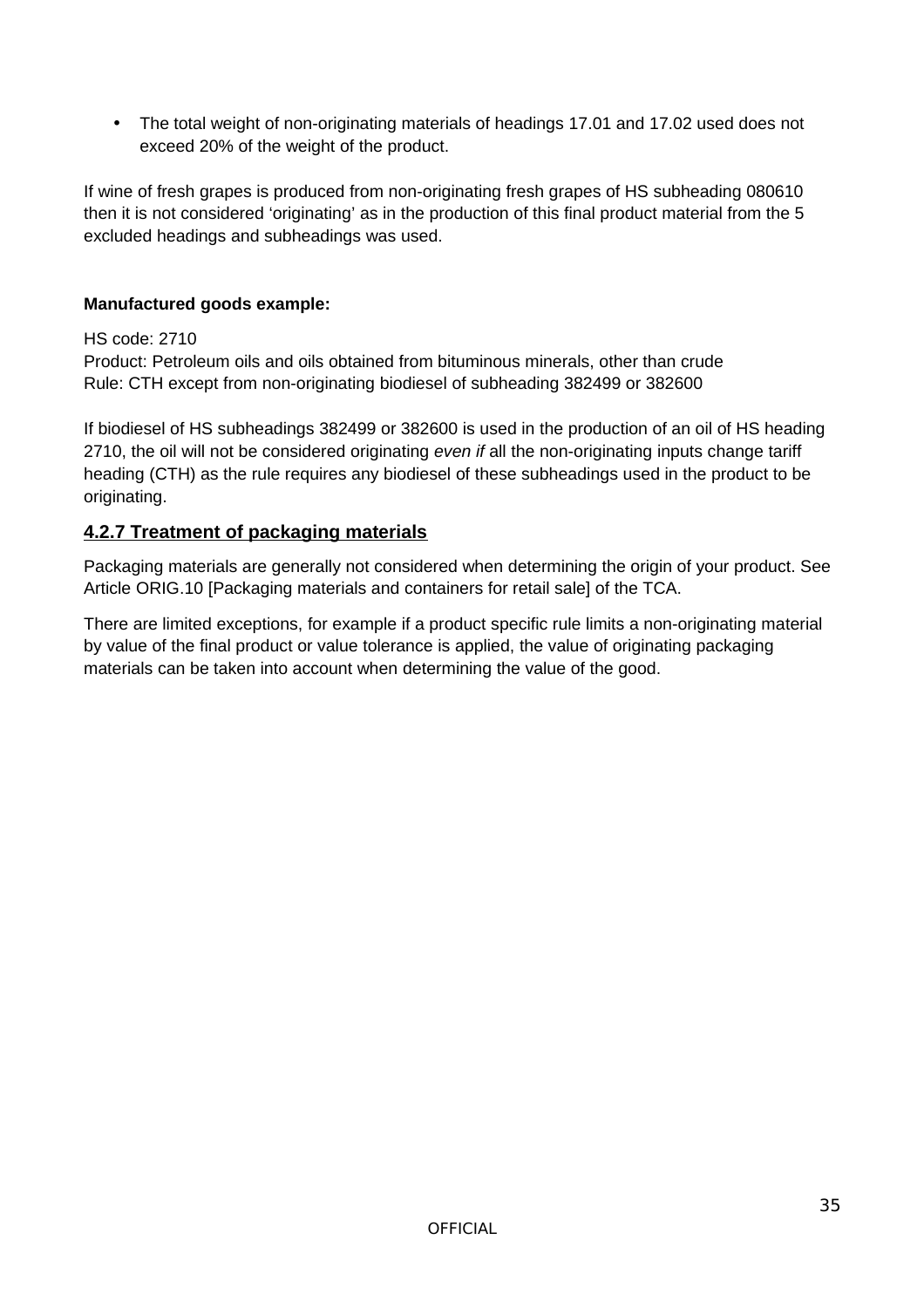# <span id="page-35-0"></span>**Annex A – The Harmonized System and How to Classify Your Goods**

The Harmonized System (HS) is an internationally standardised system of description and numbers and forms the first part of the 10-digit classification code when importing goods into the UK (8-digits when exporting from the UK). It is used by customs authorities around the world to identify products when working out tariffs and taxes and for gathering statistics. The HS is administered by the World Customs Organization (WCO) and is updated every five years. It serves as the foundation for the import and export classification systems used in every country.

The main categorisations for products are chapters (2-digit level or first two digits, of the HS), headings (4-digit level of the HS) and subheadings (6-digit level of the HS).

As an example of how the Harmonized System is structured, household dishwashers are classified under:

- **Chapter 84**  Nuclear reactors, boilers, machinery and mechanical appliances
- **Heading 8422** Dishwashing machines; machinery for cleaning or drying bottles or other containers…
- **Subheading 842211** Household dishwashing machines

### **How to find your relevant classification code**

Businesses use the trade tariff look-up tool to classify their goods.

If businesses are classifying their goods for the first time, they can find out more about ways to help  [find a their classification](https://www.gov.uk/guidance/finding-commodity-codes-for-imports-or-exports) for their product. This includes getting advice from HMRC to find the right commodity code.

<span id="page-35-1"></span>For further information on specific product classifications, the Government's Trade Tariff site can be used.